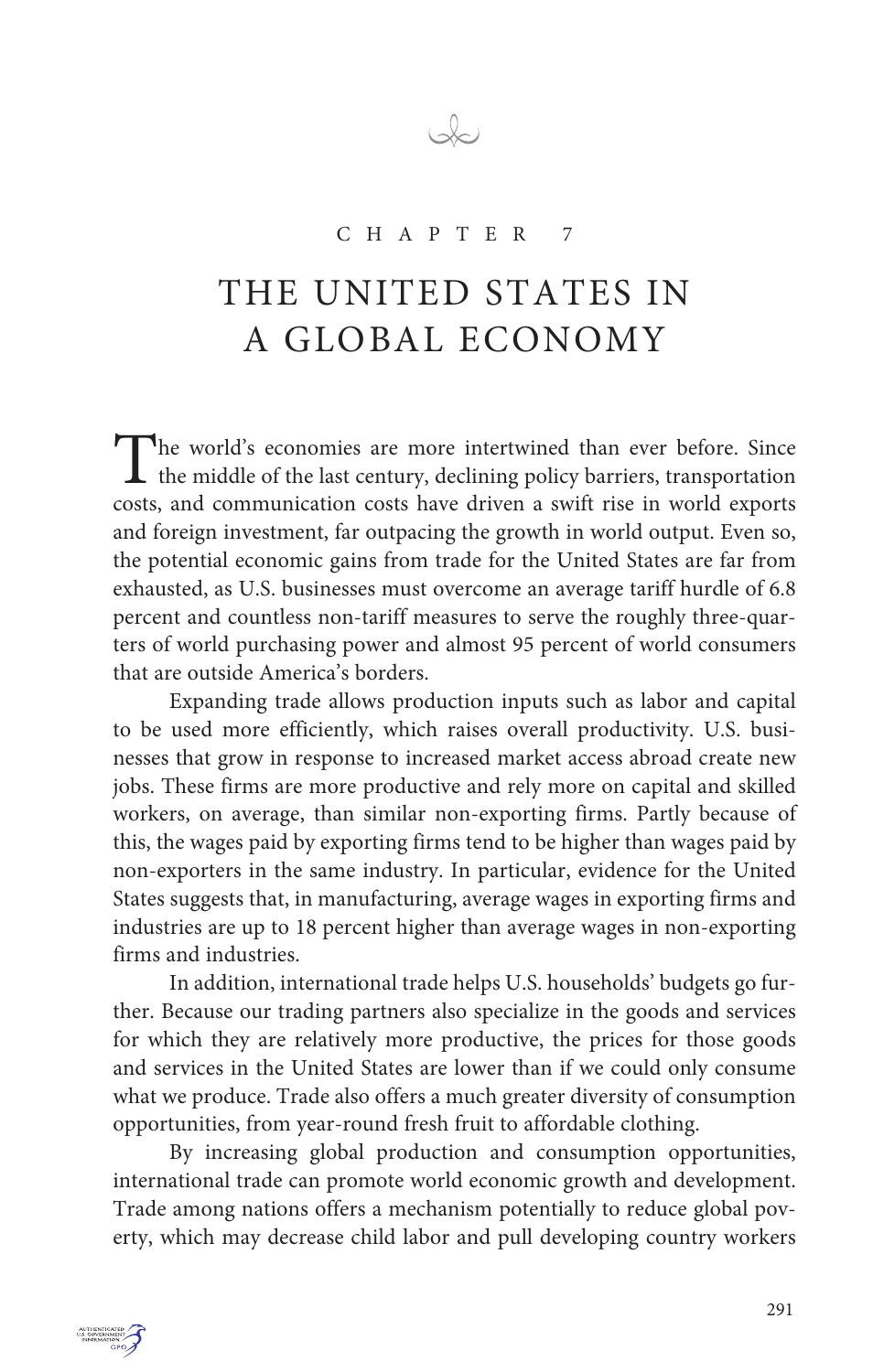into jobs with improved working conditions. Trade can be a force toward the empowerment of traditionally marginalized groups; for example, some empirical evidence suggests that decreased discrimination against women is related to the effects of global competition brought about by trade. Research also shows that bilateral trade agreements can reduce the likelihood of bilateral conflict, as economic cooperation promotes political cooperation, though the relationship is less clear in a multilateral setting, perhaps because multilateral trade reduces the dependence of any one country on another. Trade can also facilitate the spread of new green technologies throughout the world, which decreases emissions, potentially outweighing any additional emissions associated with an increased scale of production, consumption, and transportation.

However, because the process of globalization spurs the shifting of resources within national economies, it can also create challenges in areas like income inequality. For this reason, it is critical that globalization is managed—in terms of both the types of trade agreements the United States enters into and the domestic policies that are in place—in a way that ensures that more Americans can take advantage of the opportunities afforded by trade, while being better insulated from any challenges trade creates. Therefore, President Obama's "values-driven" trade policy seeks to do what's best for U.S. businesses and workers by enforcing international agreements that improve labor and environmental standards around the world, combat corruption, and strengthen the rule of law abroad. Encouraging such trade agreements maximizes globalization's benefits while minimizing globalization's unwanted side effects. For example, new U.S. trade agreements promote and enforce the rights of workers abroad, "leveling up" rather than "leveling down" and risking workers' rights in the United States. The Administration's domestic policies, such as skills training, infrastructure investment, and business tax reform, allow workers and firms to take better advantage of the opportunities trade offers. At the same time, policies like Trade Adjustment Assistance and the Affordable Care Act help protect workers from some of the challenges associated with broader, less-mindful globalization.

An additional aspect of the global economy, beyond trade in goods and services, is international financial markets, which also offer mutual benefits to trading economies. International financial transactions, through which countries diversify risks globally and undertake international borrowing and lending, can promote higher and more stable consumption levels throughout the world economy. But, they can also pose major risks to national and global stability, as was starkly manifested in a series of global financial crises in recent decades. To maximize benefits, increased financial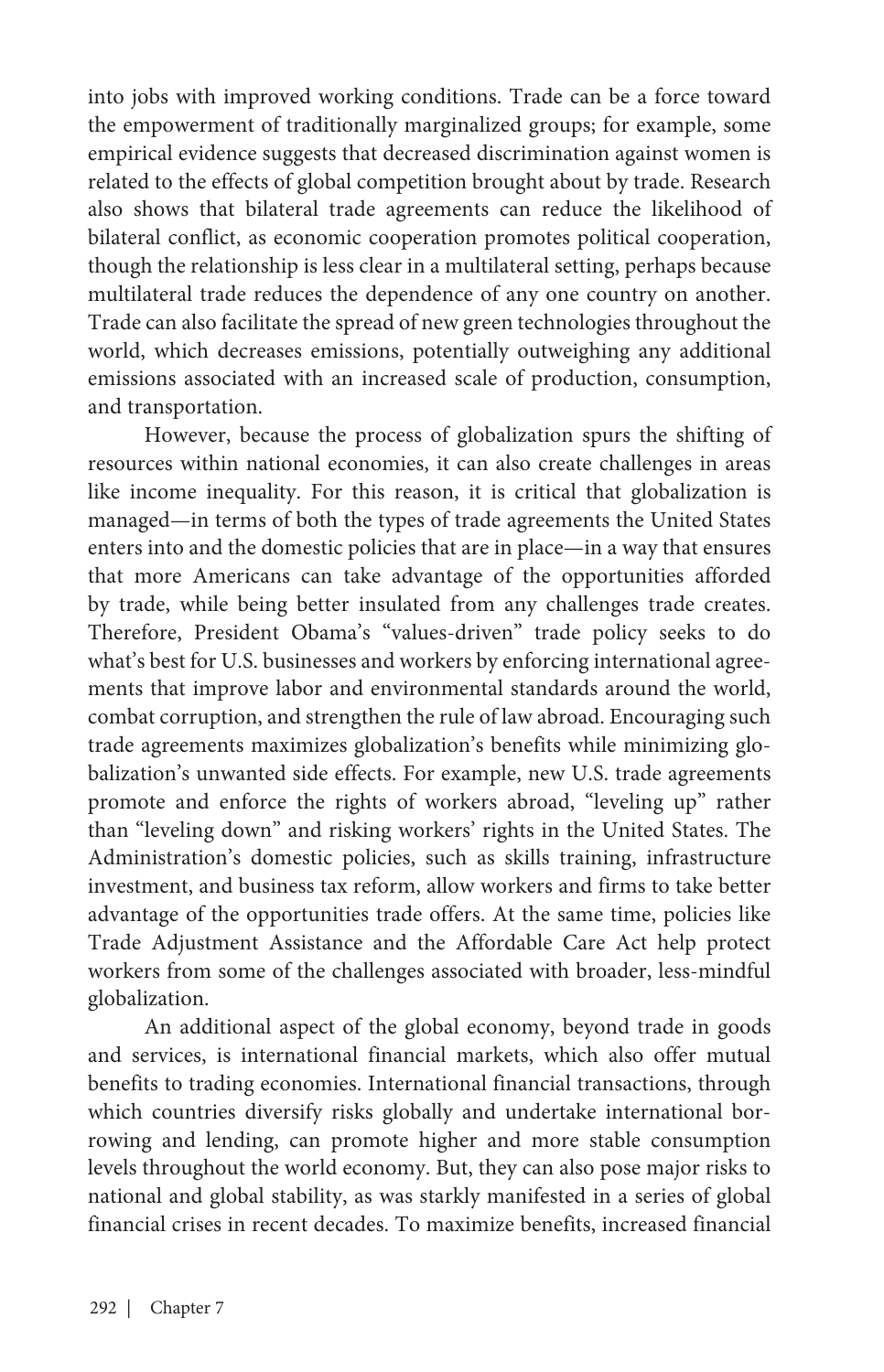integration must be accompanied by sustained and coordinated monitoring and regulation of financial institutions and markets.

This chapter starts by reviewing data on the growth in world exports and the role of trade agreements in facilitating this growth. In particular, the chapter reviews the proposed Trans-Pacific Partnership (TPP) and the Transatlantic Trade and Investment Partnership (T-TIP), which embody the President's "values-driven" approach to trade policy, by seeking to level the playing field for American workers and businesses, including by promoting enforceable standards for workers and strengthening environmental protections. The chapter next looks at the considerable benefits of trade, especially for workers in export-intensive industries, and the challenges faced by workers displaced as a result of trade. The chapter concludes by surveying the rapid growth of international financial markets. This last section of the chapter outlines the benefits and risks from international financial integration and the steps global policymakers have taken to contain those risks, while preserving the benefits.

#### **Multilateral Trade**

Multilateral efforts to promote trade liberalization for goods and services date back to the General Agreement on Tariffs and Trade (GATT), signed by the United States and 22 other countries in October 1947. As a complement to the Bretton Woods financial system established in 1944, GATT was inspired by the belief that trade liberalization would promote international prosperity, peace, and security, and thus contribute to the U.S.-led effort to rebuild after World War II and avert another sequel. Average tariffs in advanced economies have fallen dramatically from about 40 percent when GATT began in 1947 to about 3 percent in 2012. Including developing countries, the decline is even more substantial. Non-tariff barriers (NTBs), for instance, on items related to government procurement, arbitrary product standards, local content requirements, and other regulatory barriers have also been eased.

As of the end of 2014, the World Trade Organization (WTO), established in 1995, has 160 members. Currently, the United States is engaged in discussions at the WTO on a wide range of topics. Among them are formalizing the Trade Facilitation Agreement, which seeks to reduce costs associated with customs-related and other cross-border procedures and provide support to developing countries in this capacity. In addition, the United States is negotiating to expand the Information Technology Agreement, which will eliminate tariffs on a wider range of information and communications technology (ICT) products, as well as the Environmental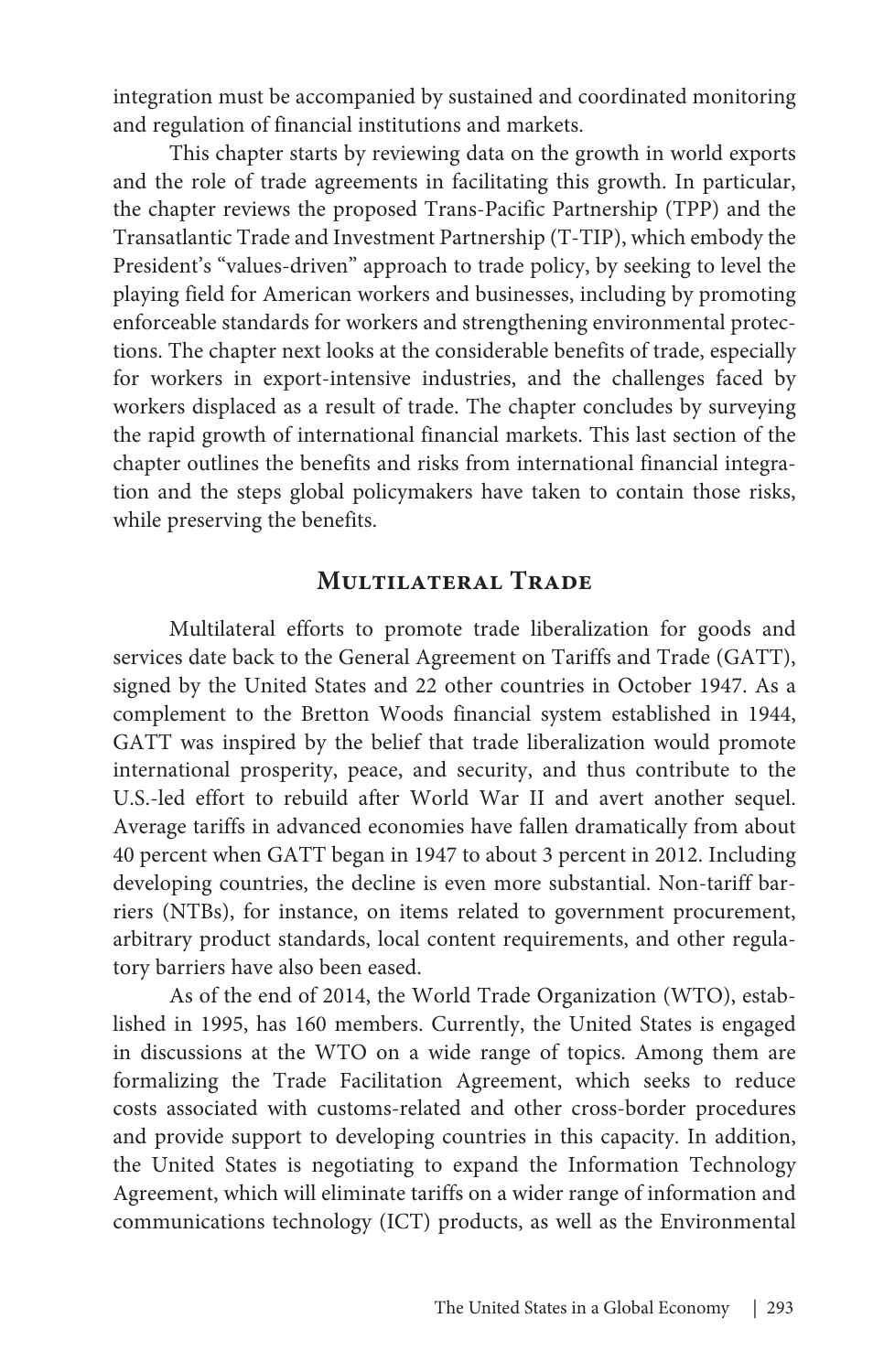

Note: All values in real 2009 dollars, deflated using the U.S. GDP deflator. Source: World Bank, World Development Indicators.

Goods Agreement and the Trade in Services Agreement to reduce barriers to trade in, respectively, green technologies and services such as telecommunications, insurance, and distribution systems. The United States is also participating in efforts to evaluate prospects for a conclusion of the Doha Development Agenda round of multilateral trade negotiations.

# *The Growth of U.S. and World Trade*

Worldwide flows of goods and services as a share of the global economy are at an all-time high, thanks in no small part to the solid foundations put in place by the WTO to govern countries' policies toward trade flows. Figure 7-1 illustrates the progress of worldwide goods and services trade integration since 1960. Over this period, real global exports of goods and services have increased by a factor of 24, almost triple the pace of real world output growth.<sup>1</sup>

The increase in trade volumes is partly a function of broader trends in globalization, including reductions in transportation costs, improved inventory management, the entry of major new economies into the global trading system, and increased dispersion of production. Declining trade policy barriers around the world have also played an important role in increasing

<sup>&</sup>lt;sup>1</sup> A large contraction in world trade followed the Great Recession, but it has since rebounded, albeit at a slower pace of growth in the last few years than prior to the recession.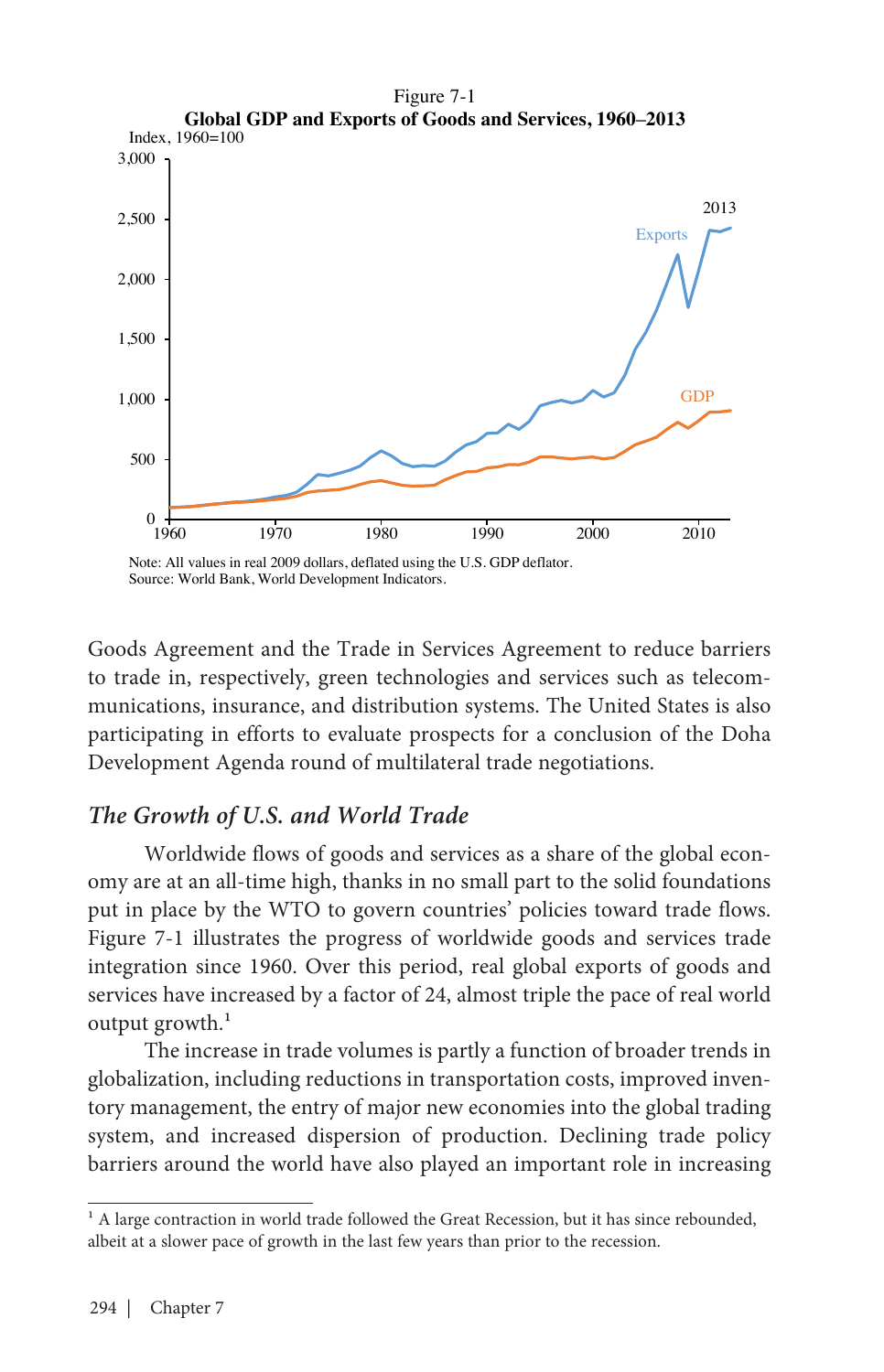

Note: Total imports measured as the customs value of imports for consumption. Source: U.S. International Trade Commission, Office of Analysis and Research Services.

the global volume of trade. The U.S. International Trade Commission has recorded U.S. duties collected as a share of total imports since 1891 (see Figure 7-2).<sup>2</sup> The U.S. average ad valorem equivalent tariff has been below 5 percent since the mid-1970s, below 2 percent since 1999, and currently stands at 1.4 percent.

As advanced nations generally have low tariff barriers, the most recent global tariff reductions have come as historically protectionist emerging and developing economies entered the global trading system, recognizing the benefits of open markets. Figure 7-3 shows the relative pace of tariff declines across three broad world income groups, as defined by the World Bank, since the early 1990s. High-income countries, with already low tariff levels, decreased tariffs from 3.6 percent on average in 1988 to 2.6 percent on average in 2012. By contrast, middle-income economies decreased tariff levels by a sharp 7.2 percentage points (from 14.8 percent on average in 1996 to 7.6 percent on average in 2012), and low-income countries decreased tariffs by an even greater 21.3 percentage points over the same time (from 33 percent

 $2$  Tariff rates were high prior to World War I, in part, because they were a primary revenue source for the Federal government. The Revenue Act of 1913, which passed following ratification of the Sixteenth Amendment, lowered tariffs sharply while replacing the lost revenue with a Federal income tax. Tariff rates in the 1920s and 1930s were relatively high as a result of the Fordney-McCumber Tariff Act of 1922 and the Smoot-Hawley Act of 1930. U.S. unilateral tariff reductions began even before GATT, once the Reciprocal Trade Act of 1934 authorized President Franklin Roosevelt to negotiate tariff reductions with trade partners.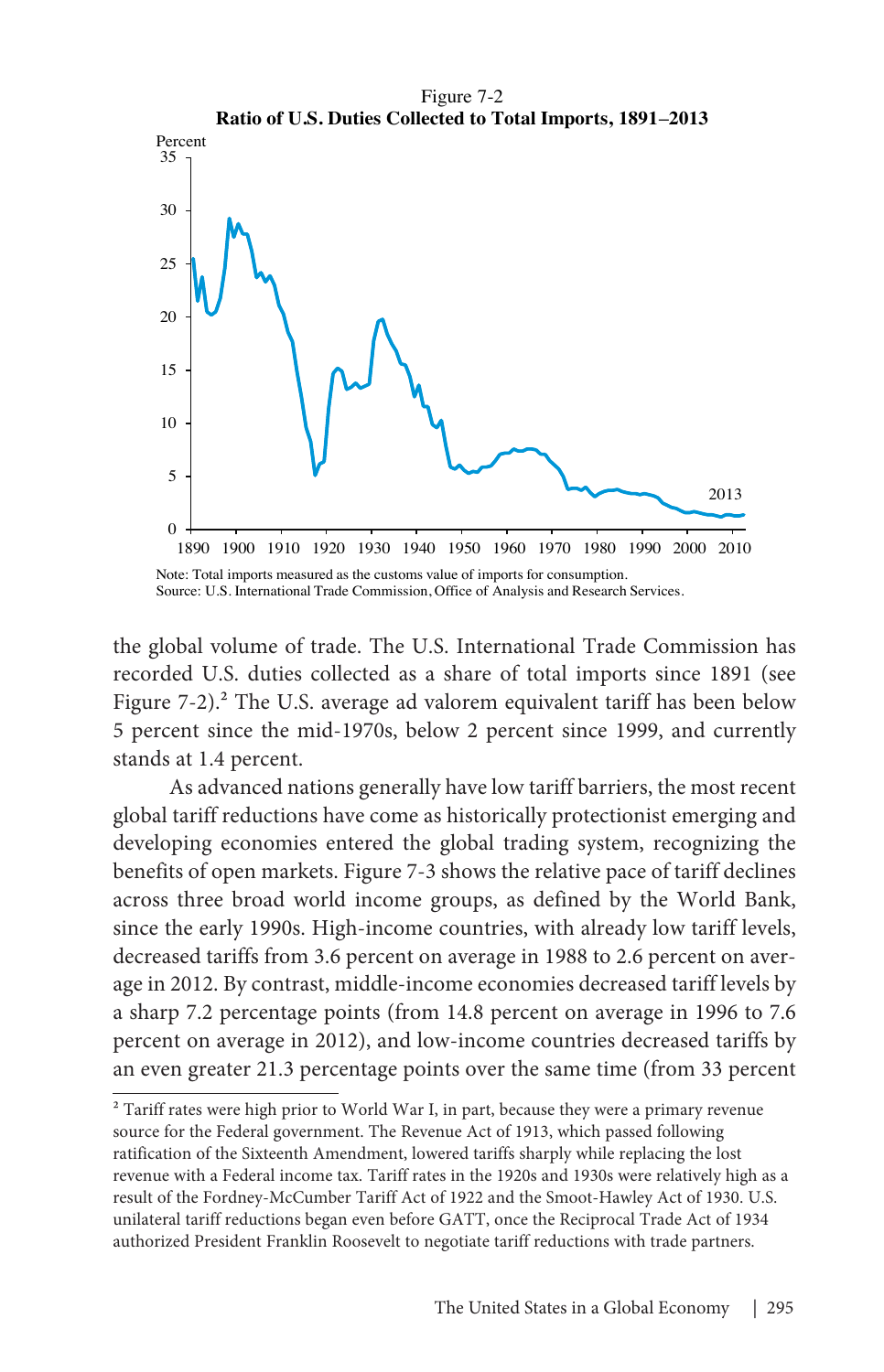

Source: World Bank, World Development Indicators.

on average in 1996 to 16.2 percent on average in 2000, then to 11.7 percent on average in 2012).

*The Rise of Services Trade.* Services industries comprise 62 percent of the U.S. economy, and employ 86 percent of American workers. Despite the prevalence of services in the economy, there is a dearth of research investigating the impact of international trade in services. The cross-border flow of physical goods is easy to measure as goods pass through customs authorities. Services trade, on the other hand, is less straightforward to document, as many services are delivered digitally and thus have no single point of crossing.<sup>3</sup>

Apart from limited data, the lack of research on services trade also reflects that services, which require interaction between producers and customers, were long thought to be non-tradable—the classic example of the

<sup>&</sup>lt;sup>3</sup> The General Agreement on Trade in Services, a WTO agreement that came into force in 1995, defines four modes of services trade. First, services trade occurs when a service produced in one country is consumed in another country; for instance, when Hollywood movies show in theaters abroad. Second, services trade occurs when consumers from abroad purchase local services, such as when foreigners travel to the United States for vacation, for an education, or for health care services. The third mode of services trade occurs through foreign direct investment; for instance, when a U.S. bank opens a branch abroad to offer financial services in other countries. Finally, the fourth mode of services trade occurs when individual service providers from one country travel to supply services in another country. An example would be an American academic giving an educational seminar abroad for an honorarium.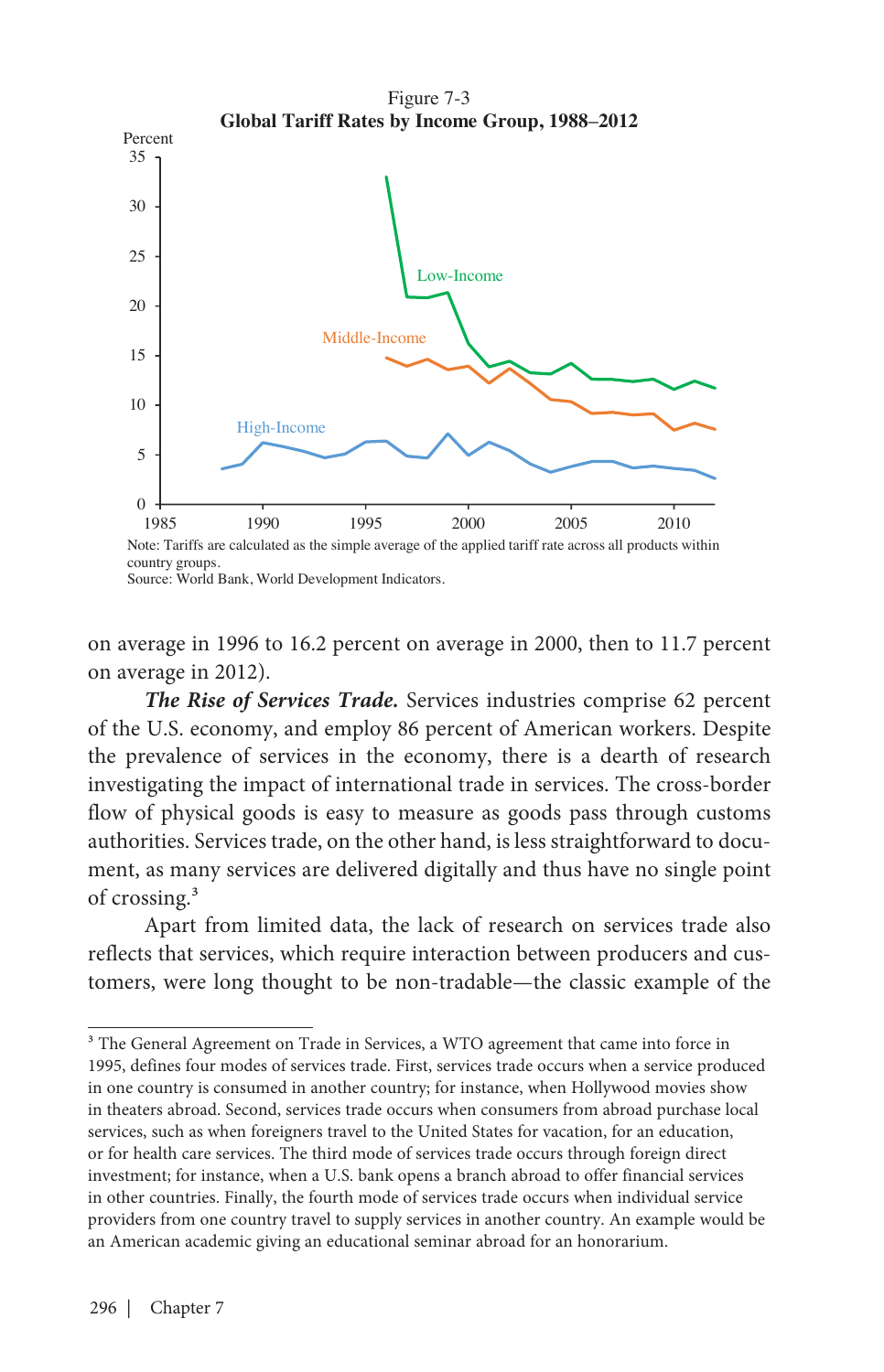Figure 7-4 **U.S. Trade in Services, 1980–2014**



Source: Bureau of Economic Analysis, International Economic Accounts; Haver Analytics.

non-tradable service being the haircut. While haircuts are still unlikely to be traded, the growth in information technology and declining transportation costs have facilitated a strong rise in trade in services like education, health care, tourism, as well as the many business and professional services associated with trade in goods (telecommunications, finance, distribution, insurance, and more). The spread of multinational firms and the worldwide subdivision of production processes have also contributed to this rise.

In 2014, U.S. services exports measured approximately \$710 billion, or 30 percent of total U.S. exports, while imports of services were about \$479 billion, or 17 percent of total U.S. imports. Together, services trade accounted for almost 6.9 percent of U.S. gross domestic product (GDP) in 2014. As depicted in Figure 7-4, these levels reflect rapid growth since 1980; real U.S. services exports grew by 613 percent over the 34-year period to 2014, or at a 5.6-percent average annual rate. Despite an overall trade deficit, the United States maintains a strong and growing surplus in services.

## **Free Trade Agreements**

U.S. free trade agreements (FTAs) play a central role in continuing progress toward more open markets. Table 7-1 lists the current U.S. bilateral and regional FTAs, beginning with the first FTA to enter into force with Israel in 1985. Canada signed an FTA with the United States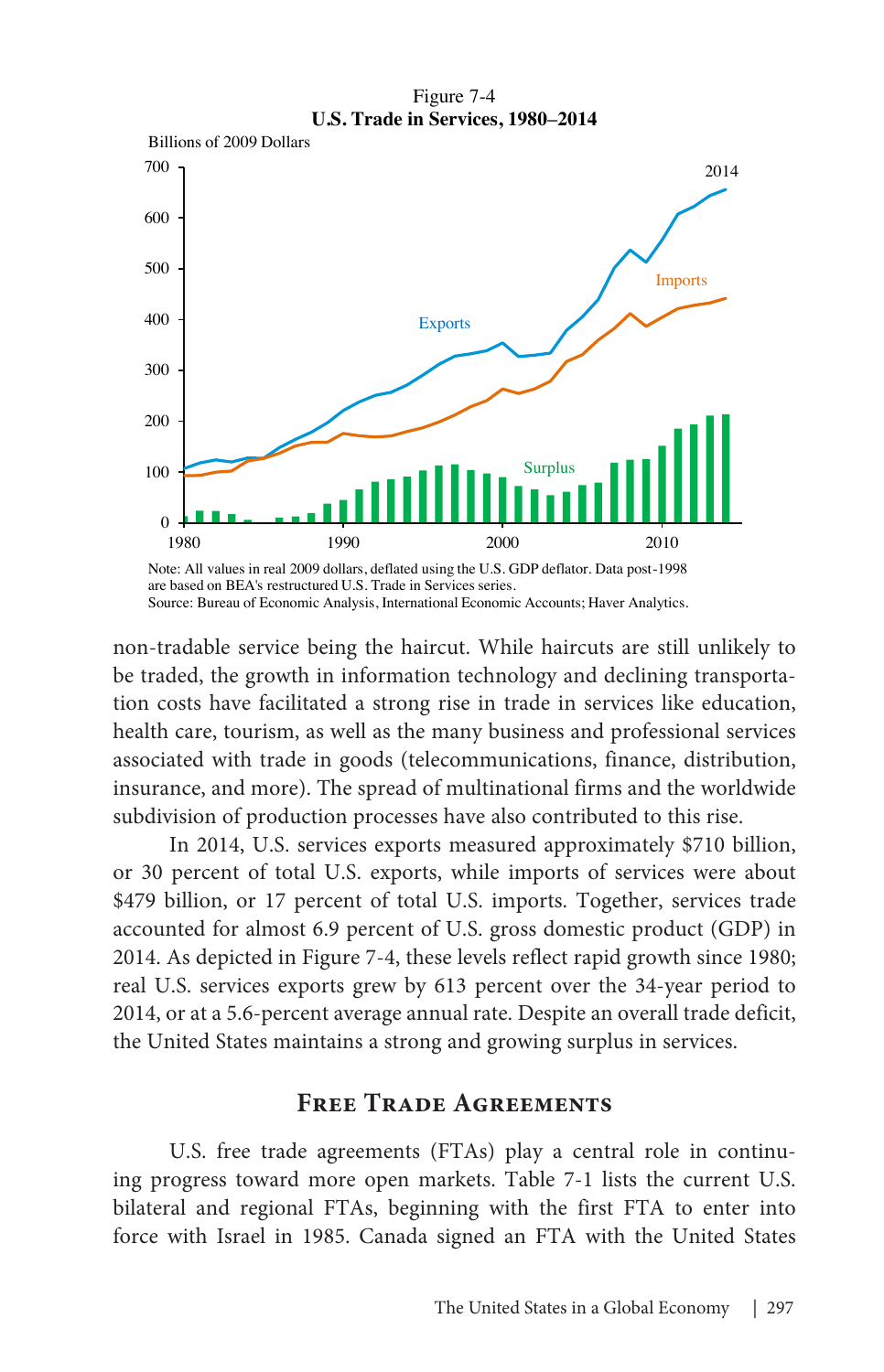#### **Box 7-1: Trade in Ideas**

In 2013, U.S. companies paid \$39 billion in royalties and licensing fees to foreign companies, and were paid \$129 billion by foreign companies seeking access to intellectual property held in the United States. While this "trade in ideas" represents just 14.6 percent of all U.S. trade in services, it generates 40 percent of our \$225 billion services trade surplus. Figure 7-i shows the level of imports and exports in 2013 for each of the four major categories of trade in intellectual property. Roughly two-thirds of this trade is intra-firm, with a greater share of this intra-company trade occurring in the trademark and franchise fees category (76 percent) than for industrial processes (69 percent), software (58 percent), or audio-visual materials (42 percent).

Trade in ideas is partly influenced by differences in countries' intellectual property laws; as such, harmonizing the international treatment of intellectual property rights has become an important, and sometimes controversial, aspect of international trade negotiations. For example, the WTO Agreement on Trade Related Aspects of Intellectual Property Rights established minimum standards for various forms of intellectual property protection. Several economic studies, such as papers by Branstetter, Fisman, and Foley (2006) and Cockburn, Lanjouw, and Schankerman (2014), suggest that stronger patent protection in destina-

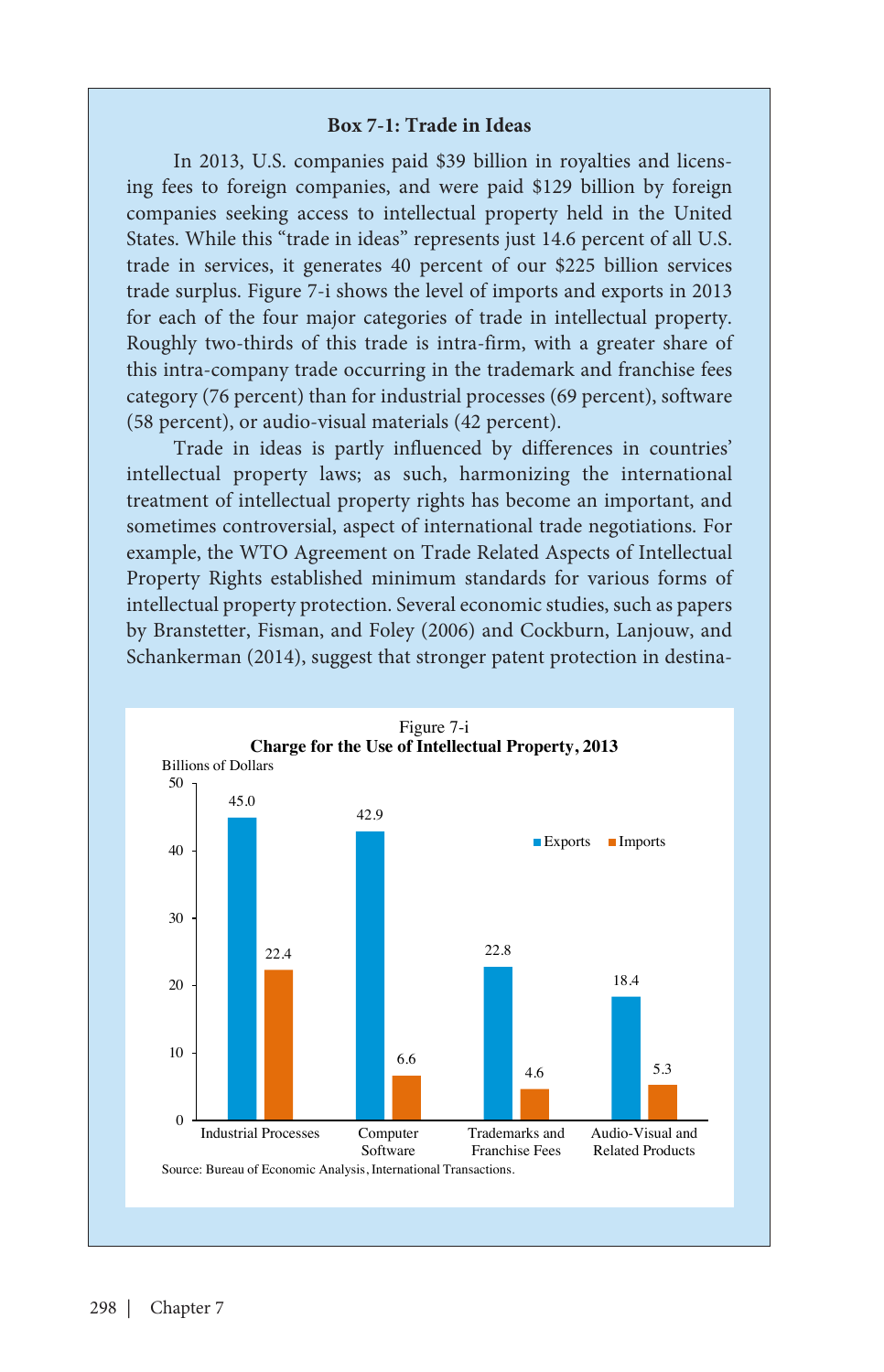tion countries does promote outbound technology transfer, both within and between firms.

One reason that trade in intellectual property can be controversial is that ideas are non-rival goods that can be used by many parties at the same time, with little or no incremental cost per user. This feature of intellectual property also creates challenges for measuring international technology transfer because it implies that the location of an idea, which determines the direction of trade flows, is somewhat arbitrary. To compound that problem, there is no obvious market price for many intra-company transactions, so both the magnitude and direction of intra-company trade in ideas may reflect corporate tax and legal strategies, as much as they do business or economic realities.

All of these complications can produce some unusual outcomes in the trade statistics. For example, U.S. intellectual property exports to Bermuda were \$3 billion in 2013, with 98 percent of that trade occurring between affiliated companies, a trade that largely occurs for tax reasons rather than economic reasons, as discussed in Chapter 5 of this *Report*. These intellectual property exports are about two-thirds the size of Bermuda's \$4.5 billion GDP. In the same year, U.S. intellectual property exports to France, whose GDP is 600 times larger than Bermuda's, totaled \$3.4 billion, with only 42 percent transpiring between related companies. Lipsey (2010) shows that foreign affiliates of U.S. multinationals located in a variety of low-tax countries report unusually high levels of intangible assets relative to both employees and physical capital.

While it is difficult to estimate the size of any measurement bias created by geographic reallocation of intellectual property within multinational firms, it is possible to say something about the likely impact on trade statistics. In particular, transfers of intellectual capital abroad at below-market rates and intra-company pricing that shifts income outside the United States will lead the official statistics to underestimate the true size of the U.S. services trade surplus—that is, what would be observed under competitive market prices or in a tax neutral environment. For example, the true value of intellectual property exports in Figure 7-i may be higher, and the value of imports lower, particularly for trade in ideas related to trademark and franchise fees, where the share of intra-company transactions is highest. This type of bias would also make U.S. companies that trade in intellectual property appear less productive, by artificially lowering their revenues and inflating their costs. The continued growth of intra-company cross-border trade within large multinationals suggests that these measurement challenges will only grow in importance for both tax authorities and government statisticians.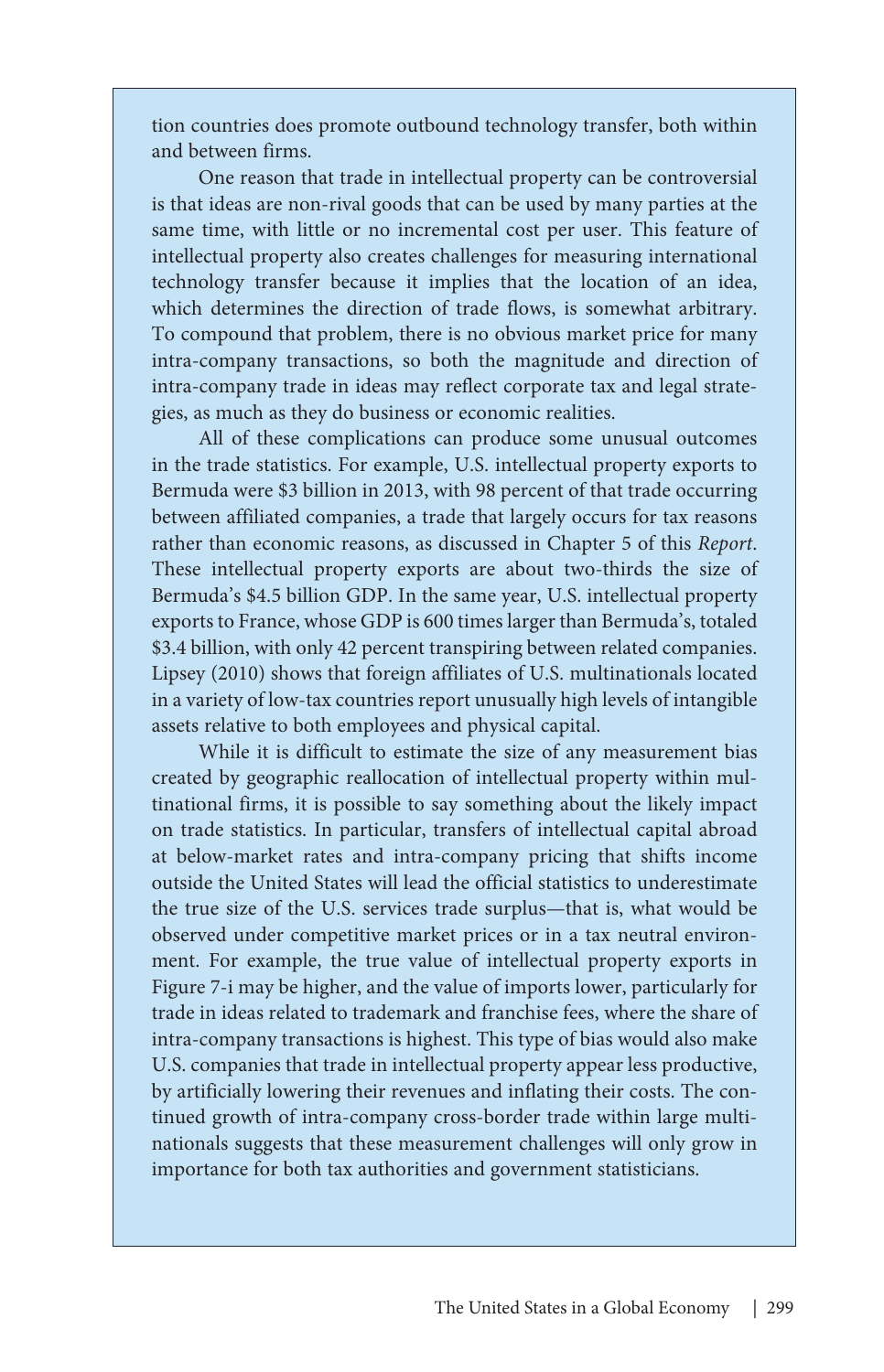| Agreement             | Date of<br>Entry Into Force | <b>Bilateral Goods Trade</b><br>(in Billions, 2014) | As Percent of Total<br>U.S. Goods Trade<br>(2014) |  |
|-----------------------|-----------------------------|-----------------------------------------------------|---------------------------------------------------|--|
| Israel                | Aug-85                      | 38                                                  | $\mathbf{1}$                                      |  |
| Canada                | Jan-89                      | 658                                                 | 16.6                                              |  |
| <b>NAFTA</b>          | Jan-94                      | 1,193                                               | 30                                                |  |
| Jordan                | Dec-01                      | 3                                                   | 0.1                                               |  |
| Chile                 | Jan-04                      | 26                                                  | 0.7                                               |  |
| Singapore             | $Jan-04$                    | 47                                                  | 1.2                                               |  |
| Australia             | $Jan-05$                    | 37                                                  | 0.9                                               |  |
| Bahrain               | Jan-06                      | $\overline{2}$                                      | 0.1                                               |  |
| Morocco               | Jan-06                      | 3                                                   | 0.1                                               |  |
| <b>CAFTA-DR</b>       | Mar-06                      | 60                                                  | 1.5                                               |  |
| Oman                  | Jan-09                      | 3                                                   | 0.1                                               |  |
| Peru                  | Feb-09                      | 16                                                  | 0.4                                               |  |
| Korea                 | $Mar-12$                    | 114                                                 | 2.9                                               |  |
| Colombia              | $May-12$                    | 39                                                  | $\mathbf{1}$                                      |  |
| Panama                | $Oct-12$                    | 11                                                  | 0.3                                               |  |
| <b>Total in Force</b> |                             | 1,592                                               | 40.1                                              |  |
| TPP                   | TBD                         | 1,609                                               | 40.5                                              |  |
| T-TIP                 | TBD                         | 695                                                 | 18                                                |  |
| <b>Total</b>          |                             | 2,623                                               | 66.1                                              |  |

Table 7-1 **U.S. Free Trade Agreements**

Note: Individual rows do not sum to the total, since individual countries may be represented in multiple agreements (e.g., Canada in NAFTA).

Source: U.S. Census Bureau, Foreign Trade Statistics; World Trade Organization, Regional Trade Agreements Information System.

in 1989, and together, these parties joined with Mexico in 1994 to form the North American Free Trade Agreement (NAFTA). Since then, the United States has also signed agreements with countries in the Middle East (Jordan, Morocco, Bahrain, and Oman), in Asia (Singapore and Korea), in Oceania (Australia), in South America (Chile, Peru, and Colombia), and in Central America (the Dominican Republic-Central American Free Trade Agreement—or CAFTA-DR<sup>4</sup>—and Panama). In total, current U.S. FTAs cover 40 percent of total U.S. goods trade.

With a few minor exceptions, all of this trade is duty-free. Therefore, it is little surprise that the United States has experienced a large increase in trade activity with these partners in the years following entry into force of the agreements. Notably, however, higher trade with FTA partners is not

<sup>4</sup> CAFTA-DR includes five Central American countries (Costa Rica, El Salvador, Guatemala, Honduras, and Nicaragua) and the Dominican Republic.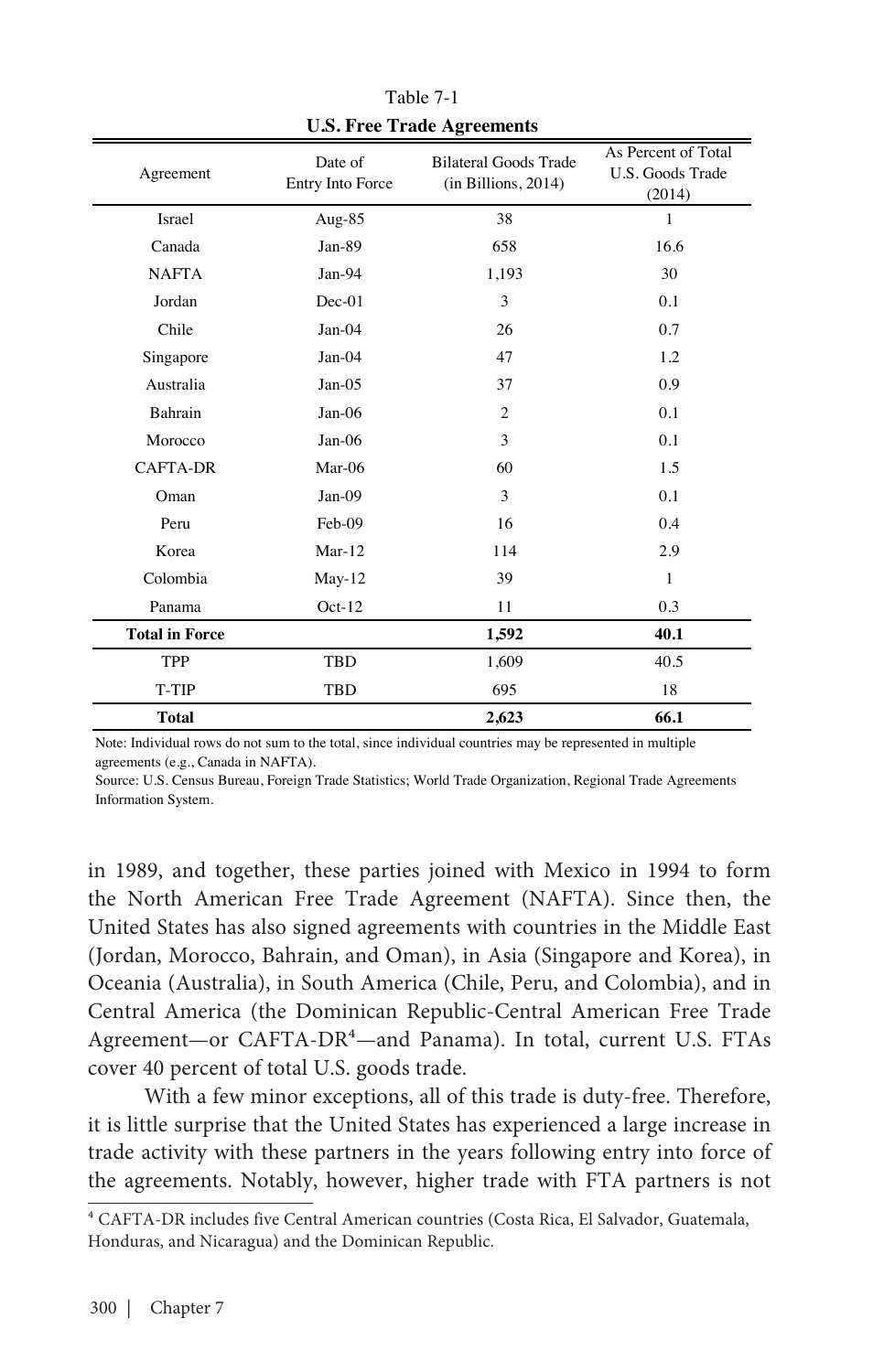accompanied by reduced trade with non-FTA countries. Figure 7-5 summarizes the growth in U.S. goods trade with our free trade partners before and after the enactment of all 14 FTAs. For comparison, the analysis also presents the growth in U.S. trade with non-FTA partners before and after the FTAs entered into force. By construction, time zero is the date of entry into force. Looking at GDP-weighted averages of trade across all FTA partners and non-partners suggests that, on average, trade with both country groups was growing around 3 percent a year before the enactment of the agreements. After entry into force of the agreements, trade grew at about 10 percent a year with FTA partners, and also grew at about 6 percent a year with non-partners. Research by Baier and Bergstrand (2007) on free trade agreements for 96 different countries supports these findings. The authors report that, on average, an FTA approximately doubles two members' bilateral trade flows after 10 years. Our estimates based on the GDP-weighted average of trade with FTA partners suggests a 95 percent increase in trade flows after 10 years (see Figure  $7-5$ ).<sup>5</sup>

# *Current Trade Negotiations*

In recent years, the United States has been focusing on negotiations toward two major multi-continental FTAs: TPP would encompass 12 Pacific nations across the Asia-Pacific, and T-TIP is a proposed free trade agreement between the United States and the 28 member states of the European Union. A key goal of U.S. free trade agreements is to secure tariff reductions abroad. As discussed earlier, the average tariff in the United States is a low 1.4 percent, while many of our trading partners maintain relatively high tariffs. At the same time, tariffs are just one of many policy instruments available to governments. Trade agreements bring about reductions in nontariff measures, while also liberalizing investment regimes and services trade (where NTBs are especially severe). Bringing down our trading partners' tariff and non-tariff barriers is essential for American firms to be able to compete on a level playing field in the global economy.

The Administration's policy is to encourage trade agreements to promote a "values-driven" trade regime that maximizes globalization's benefits while addressing globalization's problematic side-effects. Environmental and labor commitments, included as a core part of our agreements, can help to level the playing field for U.S. businesses and workers, while also contributing to safer and greener policies worldwide. In addition, our trade agreements ensure that American businesses remain competitive in a global market in which our trading partners are also gaining preferential access

<sup>&</sup>lt;sup>5</sup> The estimates rely on incomplete data, as a full 10 years has not yet passed for some U.S. FTAs.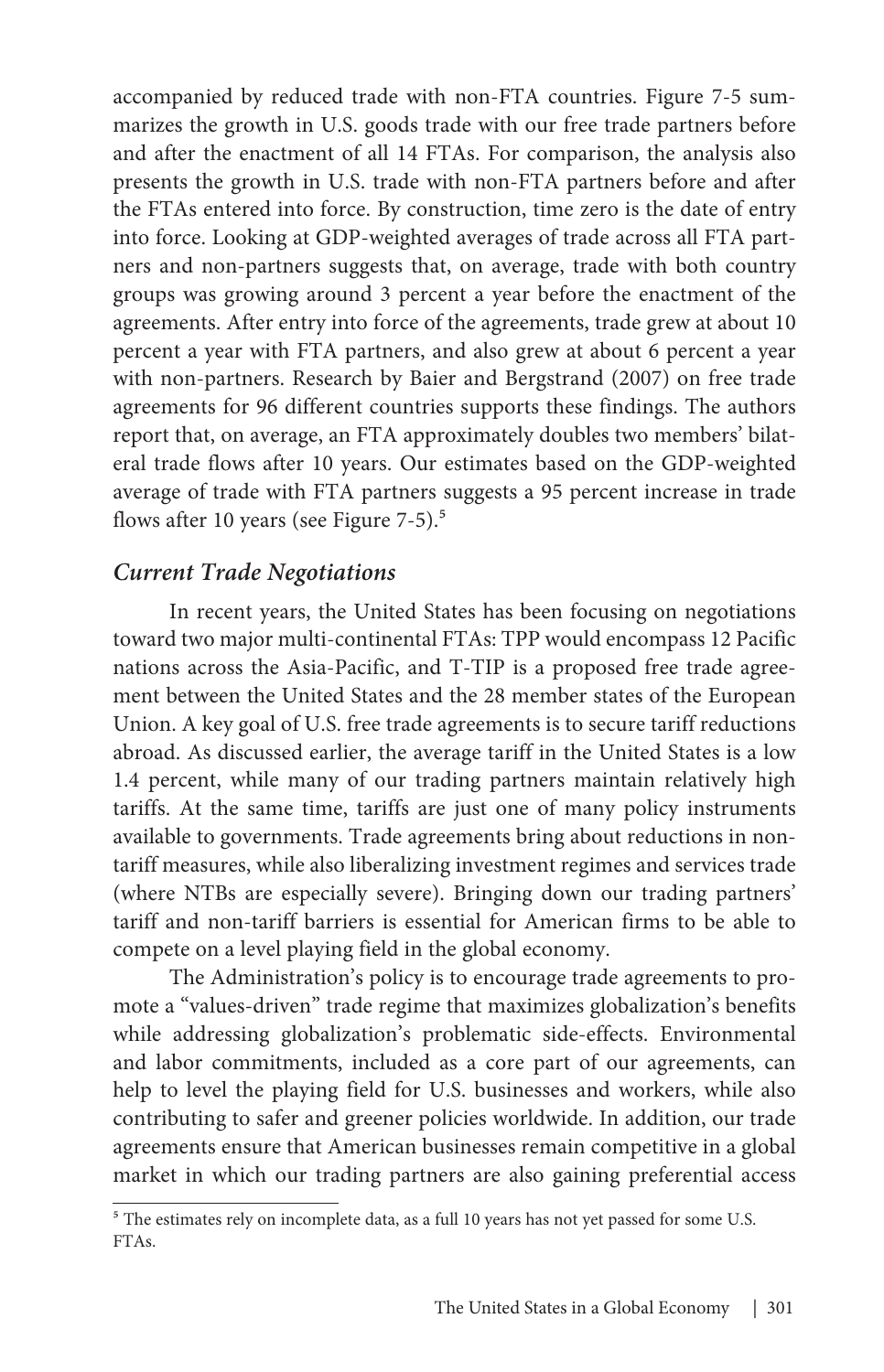

Monetary Fund, World Economic Outlook; CEA calculations.

to foreign markets through negotiations of their own bilateral and regional agreements. The Administration's efforts will also pave the way for future high-standard agreements around the world, and trade pacts with TPP and T-TIP countries will help advance U.S. strategic and geopolitical interests. Finally, it is important to understand that these agreements are not meant to represent the end of the process. TPP is designed to allow others to join in the future, and both TPP and T-TIP are intended to spur further multilateral trade liberalization.

*Trans-Pacific Partnership.* The TPP is a proposed regional FTA that the United States is negotiating with 11 other countries: Australia, Brunei Darussalam, Canada, Chile, Japan, Malaysia, Mexico, New Zealand, Peru, Singapore, and Vietnam. Based on the most recent data, TPP partners account for 37 percent of world GDP, 11 percent of the world's population, and 23 percent of world exports of goods and services. In 2013, TPP countries received \$699 billion in U.S. merchandise exports and \$199 billion in U.S. services exports, making the region as a whole the top export destination for the United States. In addition, included among the partners are some of the fastest-growing economies in the world; according to some measures, the number of middle-class consumers in Asia is expected to grow to 2.7 billion by 2030—an enormous increase in the potential export market for U.S. goods and services. The region is already an important location for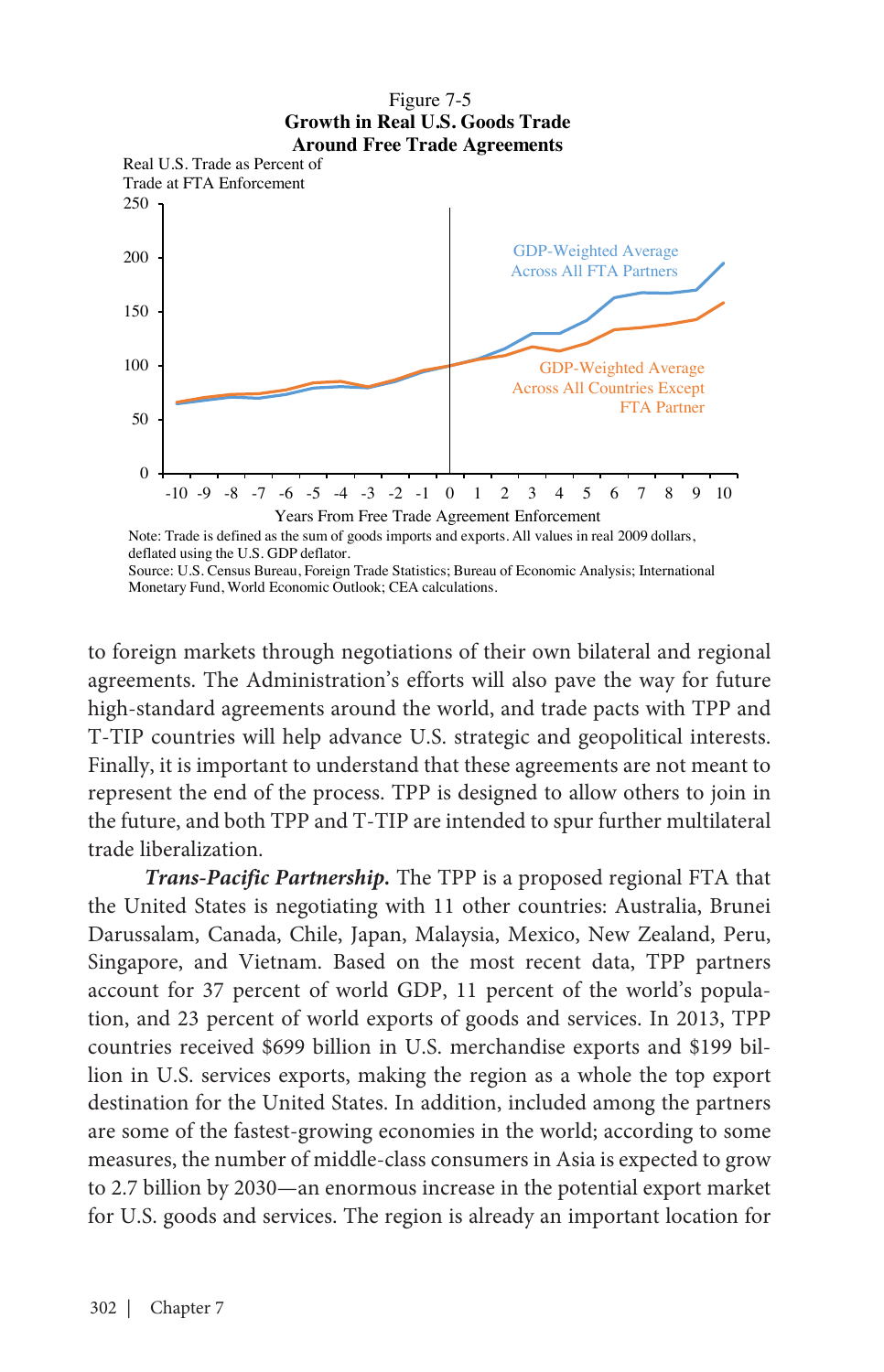U.S. investment; in 2013, U.S. companies invested \$695 billion in the Asia-Pacific area.

TPP Leaders have expressed their intent to achieve a "comprehensive and high-standard" FTA that will broadly liberalize regional trade and investment, strengthening economic ties between the parties. In addition to addressing tariff barriers, the TPP countries are seeking to address a range of outstanding non-tariff barriers, such as import licensing restrictions, as well as to open services and government procurement markets in the region. The United States and its partners are seeking to negotiate rules that will provide transparent protections for investors and citizens, support the digital economy, promote innovation through strong supervision of intellectual property rights, and offer guidance on competitive practices associated with state-owned enterprises.

In addition, when concluded, TPP will place strong labor commitments at the core of the agreement, making them enforceable and subject to dispute settlement, as with other commercial provisions. TPP will constitute the largest expansion of enforceable labor rights in history, more than quadrupling the number of people around the world covered by enforceable labor standards. TPP will also contain strong commitments on the environment, including commitments to protect our oceans, combat wildlife trafficking, and eliminate illegal logging. As with the labor provisions of TPP, these commitments will be enforceable through dispute settlement, allowing for trade sanctions against countries that fail to abide by the commitments.

Failing to secure a TPP agreement would place U.S. workers and businesses at a distinct disadvantage, by allowing other countries to set the rules of the global trading system—rules that would likely be adverse to U.S. interests. Comprehensive trade agreements like TPP offer the United States a way to shape globalization's rules in the best interest of American workers and firms and to ensure that global standards include important issues like worker and environmental protections.

*Transatlantic Trade and Investment Partnership.* The United States and the European Union already maintain the world's largest bilateral trade relationship. In 2013, together both regions account for nearly one-half of world GDP and about 42 percent of global exports of goods and services. Based on the most recent data, U.S. companies have approximately \$2.4 trillion invested in the European Union, while European companies have \$1.7 trillion invested in the United States. These already strong economic relationships would be strengthened through the formalization of T-TIP.

Despite their large size and close ties, the European Union and the United States have not achieved the full potential of their economic relationship. Negotiations toward the ambitious T-TIP began in earnest in June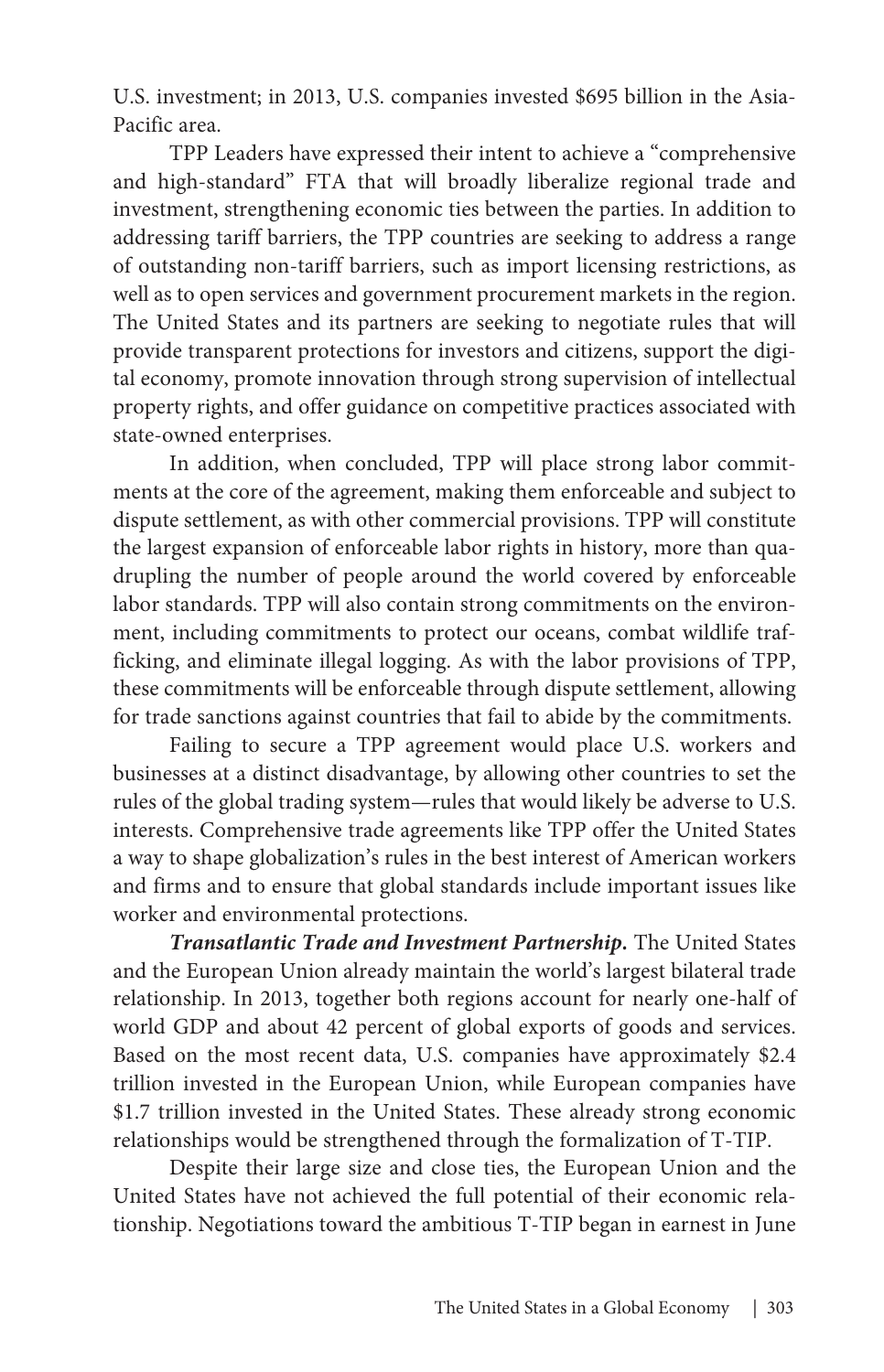2013. Since tariff barriers between the two partners are already very low, the agreement strives to increase market access by also addressing NTBs. Importantly, both sides seek agreement on cross-cutting disciplines on regulatory coherence and transparency—including early consultation on major regulations and use of regulatory impact assessment—for the development and implementation of efficient, cost-effective, and more-compatible regulations for goods and services. Adoption and use of good regulatory practices will ultimately raise the standards and promote trade beyond just the United States and the European Union. In addition, the governments intend to commit to liberalize services trade, promote foreign direct investment, and cooperate on the development of rules and policies on global issues of common concern.

# **The Implications of Trade**

The process of globalization offers many new economic opportunities, but it also has created challenges. Globalization is a result of both worldwide economic developments and specific policy changes. Analyzing globalization's general impact is different from analyzing any particular trade agreement. Understanding the impact of any particular agreement requires both historical research, as well as an analysis of the relative tariffs of trading partners, NTBs, and the relevant standards (for instance, labor, environment, and intellectual property).

Nevertheless, historical experience does underscore the potentially large gains from trade. In the past half-century, as trade barriers around the world have diminished, these gains have multiplied and are increasingly shared across different countries and different industries. Among these classic gains from trade are lower prices for consumers and producers, greater variety of goods and services available for purchase, enhanced productivity, and increased innovative activity.

# *Classic Gains from Trade*

*Enhanced Productivity.* Long-established theories of international trade suggest that trade liberalization will improve a nation's economic productivity through several different channels.<sup>6</sup> First, trade can improve economy-wide productivity by allowing each country to focus on its comparative advantage. This follows from the classic trade theory expounded by economist David Ricardo in the early 1800s. Productivity gains can also

<sup>6</sup> Productivity is defined as the amount of output that can be generated with a given level of inputs, so a more productive firm can produce more than a less productive firm with the same resources.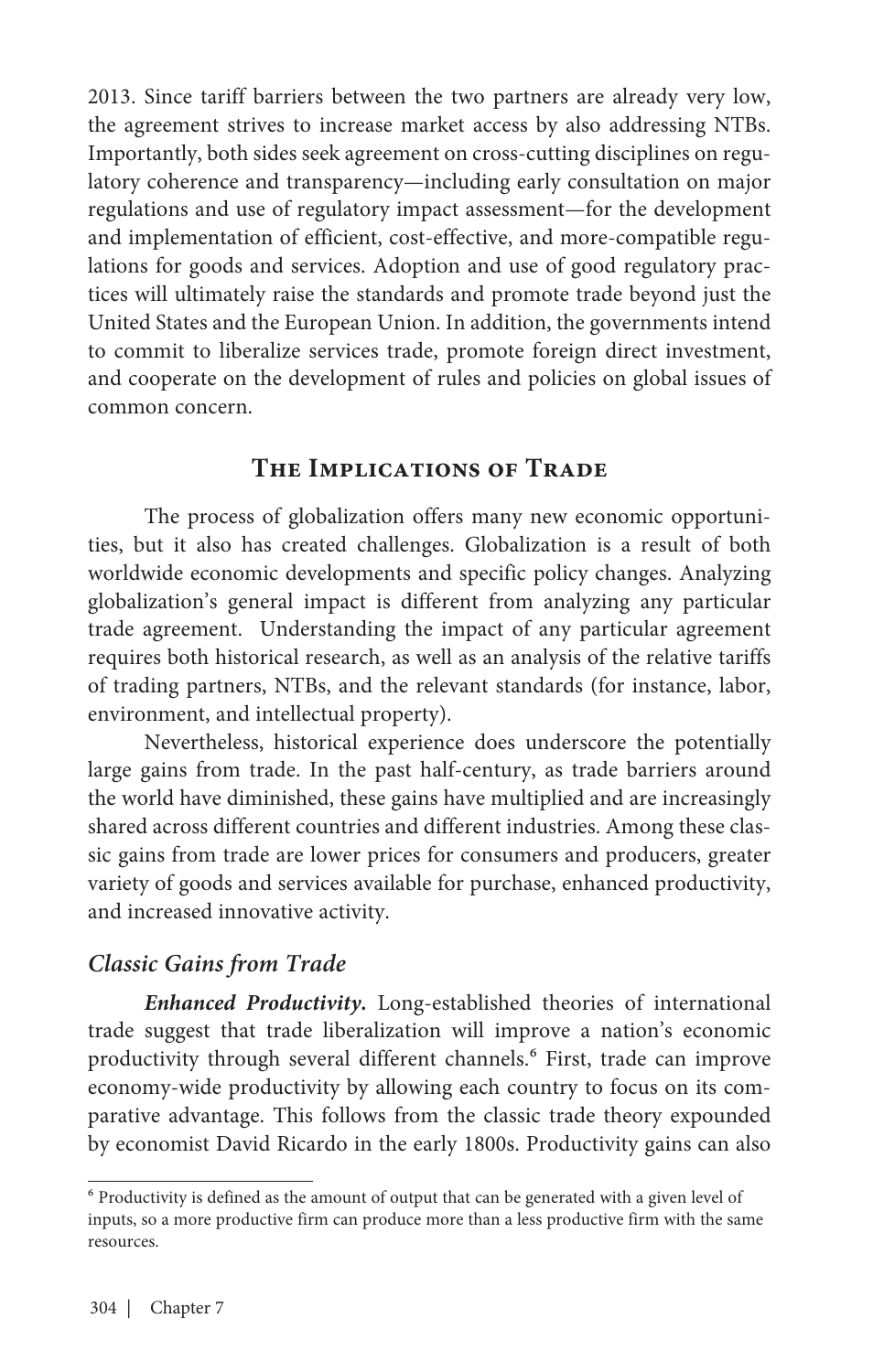occur within an industry if there is some heterogeneity between firms in that industry (Melitz 2003), as labor and resources shift, in response to lower trade costs, to the most efficient firms—those best able to take advantage of the opportunity to export—thereby improving productivity in that sector. Several studies find evidence of this phenomenon in U.S. manufacturing. One study, which compares high- and low-productivity plants during a time of falling tariffs and transportation costs finds that industry productivity rises when trade costs fall (Bernard et al. 2006). Ebenstein et al. (2011) find that industries where employment growth is highest in China tend to be the industries in the United States that have declining unit labor costs and increased productivity growth in the United States. This suggests that Chinese import competition in the United States could be driving improvements in productivity.

A separate line of research considers that increases in export activity offer firms opportunities to learn about foreign markets—perhaps even gaining technical expertise from foreign buyers—leading to increased productivity. Productivity gains through exporting may also occur through increased competition from foreign producers. This "learning-by-exporting" theory has support in a literature spanning many countries and time periods. By contrast, Clerides, Lach, and Tybout (1998) argue that the well-established relationship between exporting and productivity is explained by the selection of more productive firms into global markets.

*Lower Prices.* Perhaps the most broadly shared benefit of increased trade is lower prices for consumers and producers in the domestic market. By allowing our trading partners to produce the goods in which they are relatively more efficient, the United States can import at lower prices than would prevail if we were to produce the goods ourselves. This "specialize in what you do best, trade for the rest" philosophy makes everyday goods and services more affordable and enhances the real earning power of American workers. In addition, recent estimates suggest that over one-half of all U.S. imports are intermediate inputs into the production process; that international trade lowers prices on such inputs allows U.S. businesses to expand by reducing input costs.

*Greater Variety.* Another underappreciated benefit of trade liberaliza‑ tion is increased variety for domestic consumers and producers. With new importers come new products. This expanded selection increases the welfare of consumers who appreciate having more choice. Broda and Weinstein (2006) examine historical trade statistics and determine that the variety of imported goods increased approximately three-fold between 1972 and 2001. Conventional import price indices have trouble incorporating the value of increased choice, so this finding suggests that import prices have effectively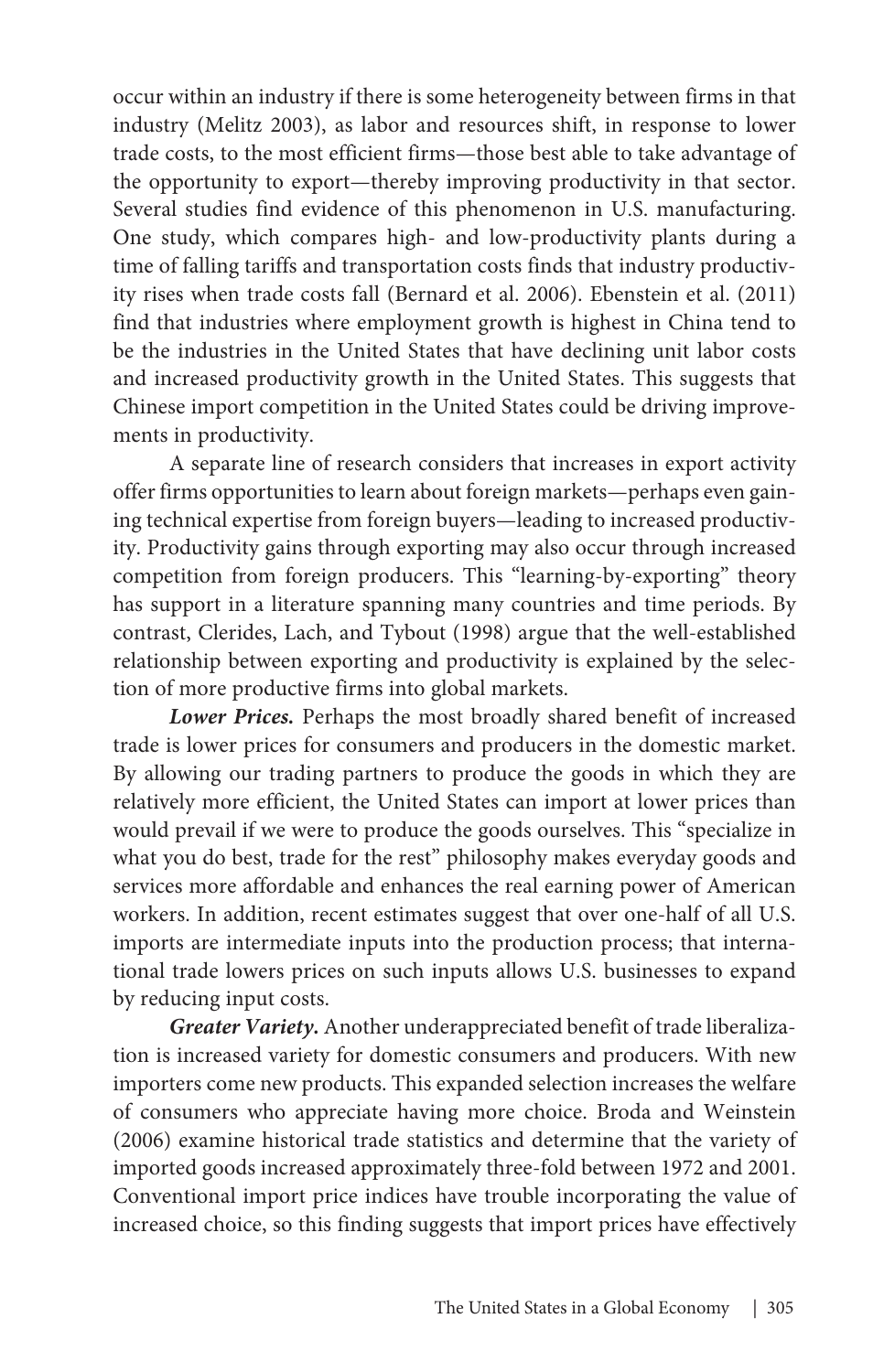fallen even further than the conventional import price index would suggest. The researchers estimate that this increased variety has provided U.S. consumers with value equivalent to 2.6 percent of GDP, or approximately \$450 billion in 2014. Mostashari (2010) updates the calculations in Broda and Weinstein (2006) and reports that the number of varieties of goods imported into the United States increased 33 percent between 1989 and 2007.

*More Innovation.* A related strand of literature shows that when trade barriers fall, domestic industries often respond through innovation and selfimprovement. Blundell et al. (1999) find that British firms in industries with higher import penetration spent more on innovation. Bloom et al. (2011) study how industries in 12 European countries fared after the elimination of import quotas as part of the WTO Agreement on Textiles and Clothing. They find that the increased trade catalyzed growth for high-tech, highinnovation firms. For these firms, spending on research and development increased, use of ICT intensified, and total factor productivity improved.

# *The Labor Market Implications of Trade*

Trade also has notable impacts on labor markets, many of them a direct result of the classic gains from trade in terms of increased productivity and innovation. U.S. businesses that expand in response to the increased foreign market access due to U.S. trade agreements support—and may even create—new jobs. The importance of such export-led job growth for the Nation's income is reinforced by the fact that wages in export-intensive manufacturing industries tend to be higher than wages in non-exportintensive industries. Of course, while the aggregate benefits of trade may be large, trade can also have adverse effects for some workers. Domestic policies the Administration supports, such as investment in infrastructure, worker training, and education, can help our labor force take advantage of the considerable opportunities that trade opens up. For displaced workers and their families, effective policies can help smooth the adjustment into new, potentially higher-paying jobs.

Wages. Expanding U.S. market access abroad has important implications for the workforce at home. A very long literature spanning decades and many different countries highlights that exporting firms are systematically different from non-exporting firms even within the same industrial category. Bernard and Jensen (1995) were the first to document this fact for the United States. They note that exporting plants are larger in terms of employment, more productive in terms of value added per worker, more capital-intensive, and pay higher wages. These differences persist even within detailed industrial categories, and controlling for firms' regional locations.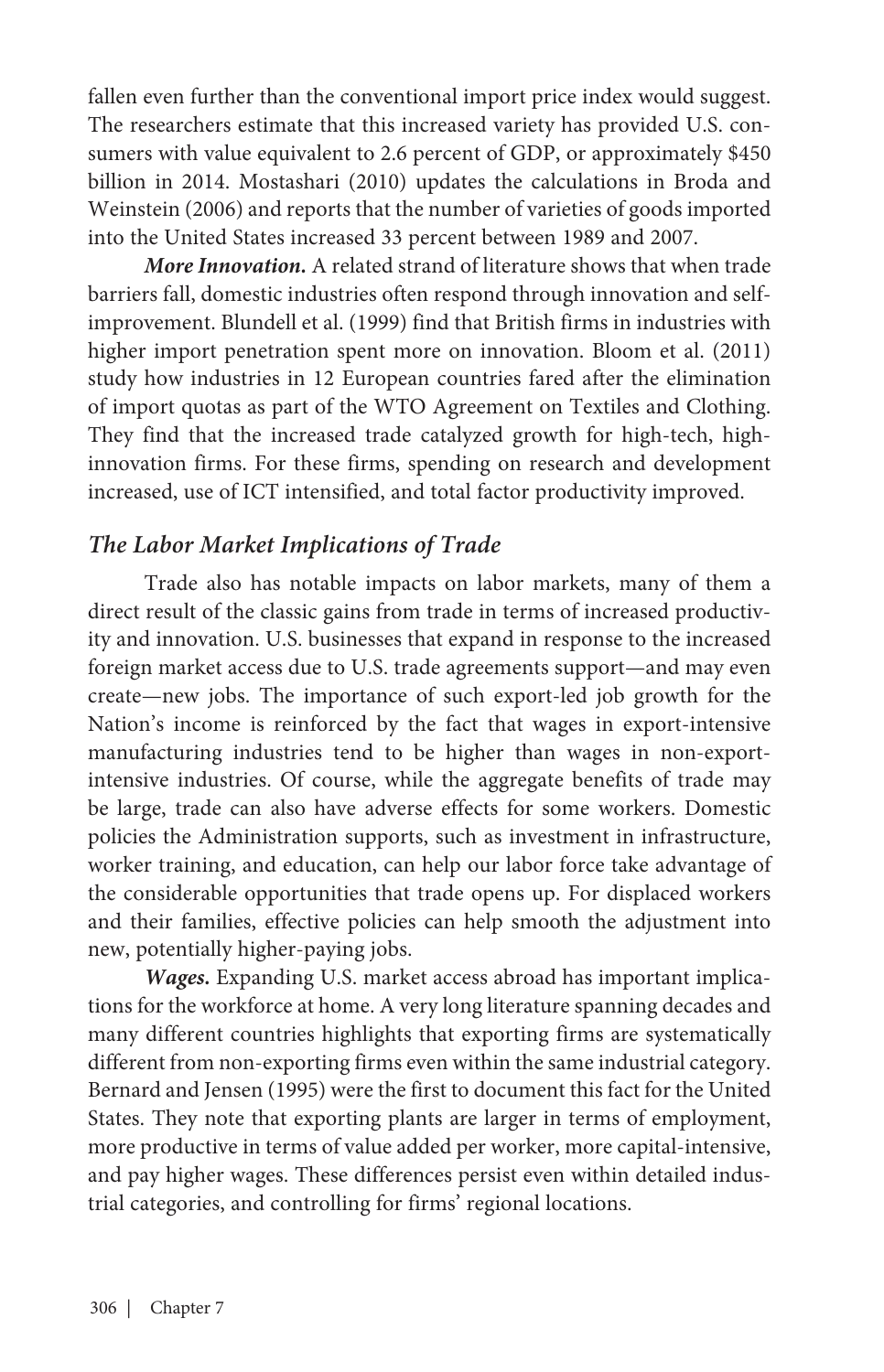Figure 7-6 **Characteristics of Export-Intensive and Non-Export-Intensive Industries, 1989–2009**

Deviation from the Industry Average



Note: The deviation from the industry average is calculated as follows. Each industry's characteristic is measured relative to the industry average within the year and then averaged over the 1989-2009 period and across export-intensive and non-export-intensive industry groups. Source: National Bureau of Economic Research-Center for Economic Studies, Manufacturing Industry Database; U.S. Cenusu Bureau, Foreign Trade Statistics.

Figure 7-6 offers descriptive evidence relying on data from the U.S. Census Bureau's Foreign Trade Statistics matched to the National Bureau of Economic Research's (NBER) Manufacturing Industry Database (Becker, Gray, and Marvakov 2013). Export-intensive industries are defined as those industries with above-average values of exports as a fraction of total shipments (the export share) in 1989, and non-export-intensive industries are those industries with below-average values of the export share in 1989.<sup>7</sup> For ease of illustration, in order to report the various characteristics in comparable units, the Figure shows deviations from the industry average, calculated as described in the Figure note. On average over the 1989 to 2009 period of data availability, relative to non-export-intensive industries, export-intensive industries report 51 percent higher total factor productivity growth, 17 percent higher average wages (total wage bill per worker), 10 percent higher levels of labor productivity (total shipments per worker), 17 percent higher value added per worker, and 31 percent higher capital intensity (total real capital stock per worker), consistent with the findings in the academic research.

<sup>7</sup> The average export share across the 377 6-digit NAICS (North American Industrial Classification System) industries was 12.7 percent in 1989.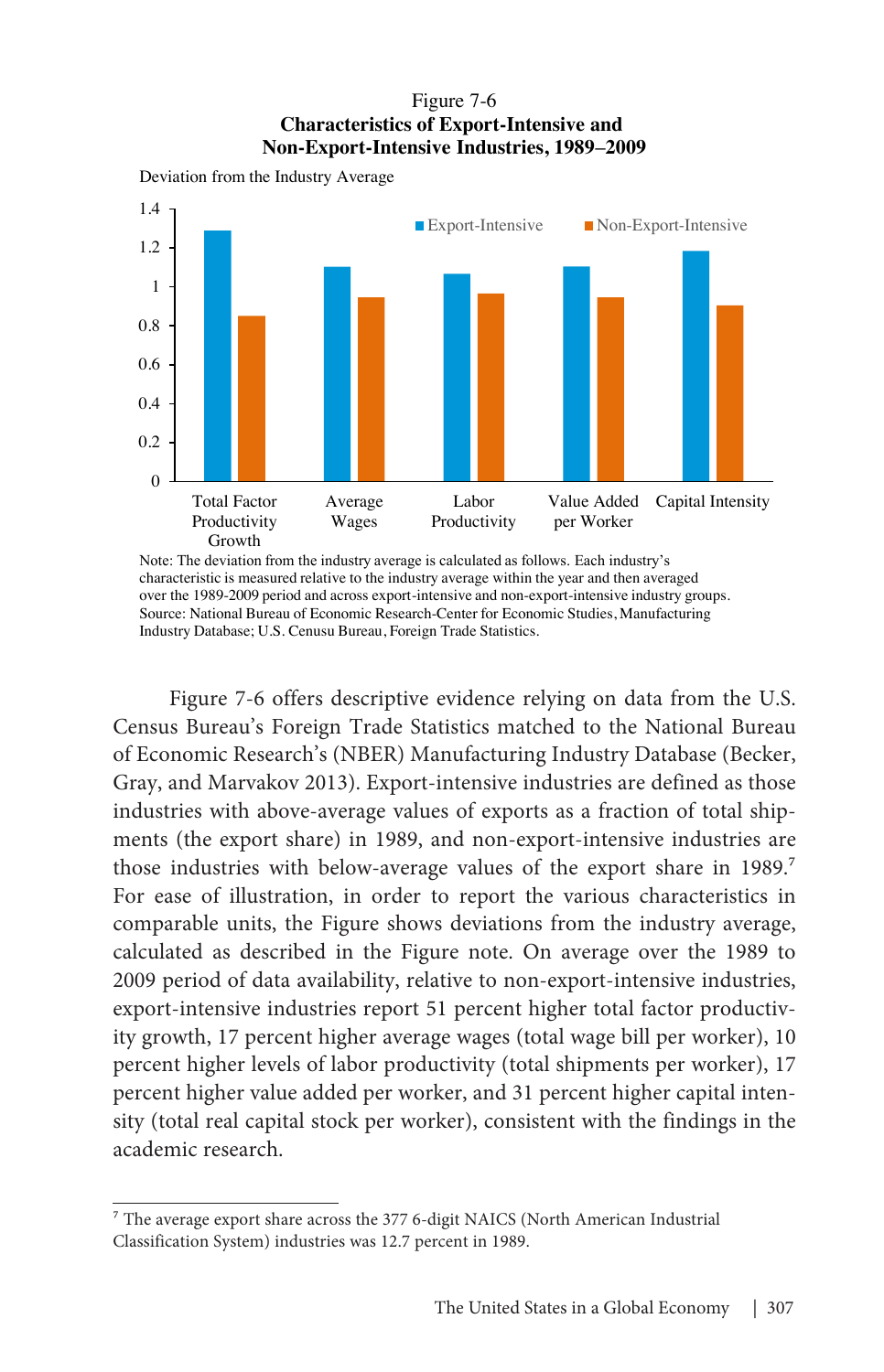#### **Box 7-2: Employment Impacts of Trade with China**

The seismic event of the last three decades in the global economy has been the emergence of China. Until 1979, the People's Republic of China was, as a matter of policy, essentially closed off from the global economy. Over the subsequent two decades, over 730 million Chinese workers integrated into the global labor force. Estimates of the direct impact of these dynamics vary widely. Using variation in regional exposure to Chinese imports across U.S. labor markets to control for broad, economy-wide changes in employment, Autor, Dorn, and Hanson (2013) estimate that Chinese import competition can explain 44 percent of the aggregate decline in U.S. domestic manufacturing employment over this period. In a more recent expansion of this work, Acemoglu et al. (forthcoming) find that increased Chinese exports to the United States were directly responsible for roughly 10 percent of the manufacturing jobs lost between 1999 and 2011.

These studies, however, do not capture the full story because they do not incorporate how expanded U.S. exports boost employment and the economy. To provide a rough sense of the relative magnitudes of these effects, but without the same degree of causal certainty, CEA performed an analysis of 377 six-digit NAICS manufacturing industries from 1989 to 2009, using a specification similar to that of Autor, Dorn, and Hanson (2013). The analysis confirms the view that increased import penetration over the 1990s and 2000s is associated with decreasing U.S. manufacturing employment. The analysis also finds, however, that a 10 percentage-point rise in an industry's export share is associated with about a 1.8 percent increase in industry employment. As the average industry experienced about a 30 percentage-point increase in the export share over this time period, exports are associated with more than a 5 percent increase in manufacturing employment for the average industry.

Taken together, the results suggest that, though increases in import penetration were related to declines in manufacturing employment in recent decades, increases in exports can, in many cases, offer some offsetting effects. Future research into the relationship between exports and employment can help to refine the estimates.

That exporters pay higher wages than similar non-exporters is a wellestablished feature of the data across many countries and over decades. For the United States, estimates for the exporter wage premium (the amount by which exporting industries and firms pay higher wages than non-exporting industries and firms) range between 6 percent and 18 percent. Riker (2010) estimates that workers employed in exporting manufacturing industries earned approximately 18 percent more than similar workers employed in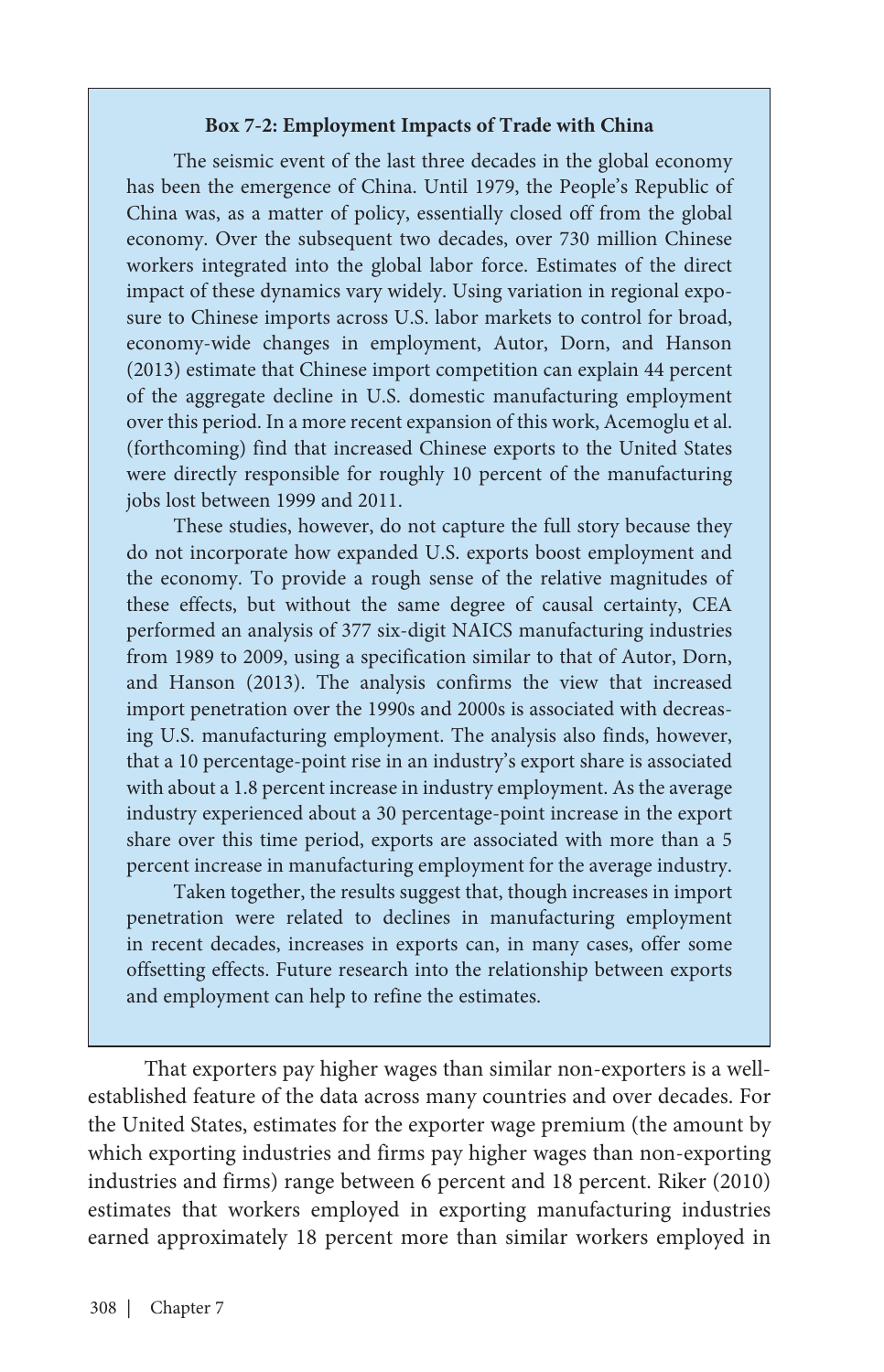domestically-oriented manufacturing industries between 2006 and 2008.<sup>8</sup> Controlling for industry differences, Bernard, Jensen, Redding, and Schott (2007) document a 6-percent exporter wage premium in 2002: the average annual wage at exporting manufacturing firms is 6 percent higher than the average annual wage at domestically-oriented manufacturing firms. In a simple analysis using data on individual-level annual earnings from the Current Population Survey for the years 1989 to 2009, the Council of Economic Advisers (CEA) confirms an exporter wage premium. Controlling for time-invariant industry, state, and year factors, CEA's analysis suggests that the strong increase in exports over the 1990s and 2000s translates into an additional \$1,300 in annual earnings for workers in today's dollars.

*Inequality.* Inequality has increased substantially since the 1970s. Many countries, including China, began integrating into the global economy beginning in the 1980s. The resulting increase of about 3.5 billion in the globally integrated population led many to question the relationship between increased globalization and inequality. Classic economic theory specifically, the Stolper-Samuelson effect (Stolper and Samuelson 1941) predicts that globalization will lead to an increase in wages for low-skilled labor relative to high-skilled labor in countries where low-skilled labor is abundant. The reverse is predicted to occur in high-skilled labor abundant countries. Driving this effect, according to the theory, is that changes in production patterns across countries change the relative demand for workers of different skill levels. But this effect was not seen in the data over the 1980s and 1990s. Instead, the education skill premium increased in a wide range of countries during this time, including many relatively poor countries (Goldberg and Pavcnik 2007).

Researchers, therefore, began to explore alternative explanations. If classic trade theory is correct, the data should show reallocations of workers toward skill-intensive industries in the United States. Instead, Berman, Bound, and Griliches (1994) documented that between-industry shifts in employment were smaller than within-industry shifts in employment in the United States and the United Kingdom over this time period. Based on this evidence, they hypothesized that technological change played a more important role than other factors in rising wage inequality in both the developed and developing world, as those workers trained to use more advanced information technology were increasingly in demand.

Alternative explanations subsequently surfaced, including differences in factor intensity across firms, even within narrowly defined industrial categories. As described earlier, exporting firms tend to be larger, more

<sup>8</sup> In follow-up work, Riker and Thurner (2011) demonstrate that the relationship holds in services industries as well.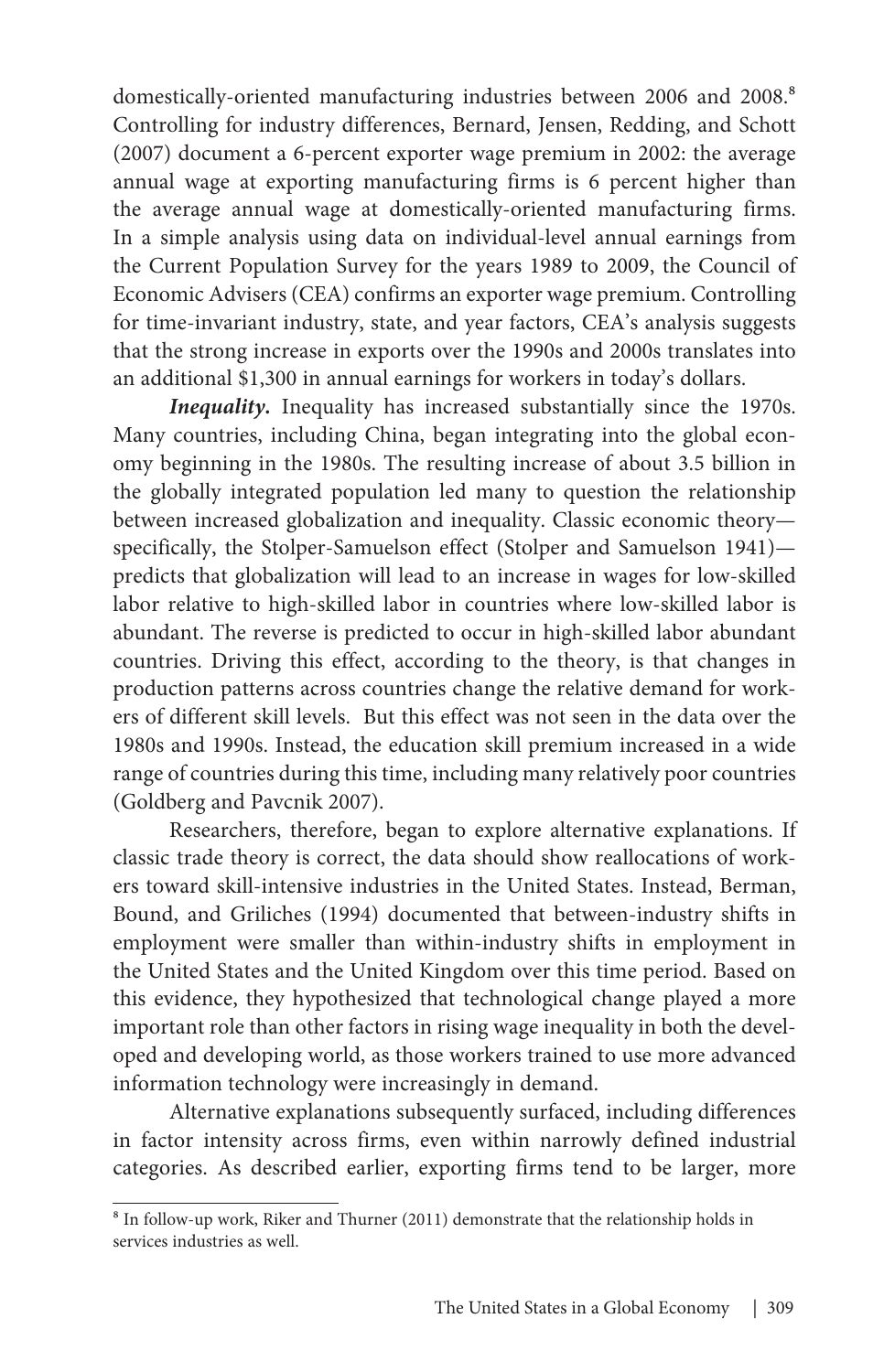productive, more capital intensive, and they generally pay higher wages than domestically oriented firms in the same industry. Bernard and Jensen (1995, 1997) document shifts of employment and wages within an industry, suggesting gains in the more productive, higher-wage exporting firms. There may also be factor intensity differences across different stages of the production process. As illustrated in Feenstra and Hanson (1997, 1999), crossborder movements of capital can increase the skill intensity of production, increasing the demand for skilled labor in both rich and poor countries—a Stolper-Samuelson effect for trade in intermediate inputs. Finally, the nature of international trade has changed dramatically in recent decades, including reductions in ICT costs and the increased importance of emerging economies in the global market.

Another question relates to the impact of trade agreements. In making an assessment of any particular trade agreement, it is important to differentiate between the overall effects of globalization and the specific effects of that agreement. A review of the evidence suggests that the largest factors behind the rise in inequality are likely technological change, the slowing trend in educational attainment, and changes in labor market institutions (such as the erosion of the real minimum wage and reduced unionization). For most of our work force, the dominant influences on wages originate in the domestic labor market (for example, see Blinder and Krueger 2013). But the process of globalization, while creating generally higher-paying jobs, can also be a contributor to wage inequality. This globalization, which has been driven by massive demographic and technological changes that brought billions more people into an increasingly connected global economy, would occur regardless of whether any particular trade agreement enters into force or not. Any particular agreement must be assessed based on an analysis of its tariff provisions, its reduction of NTBs to exports, and its provisions that promote higher standards. This can lead to a quite different outcome than globalization more broadly. Labor and environmental protections in trade agreements, in particular, would likely push in the opposite direction of globalization-driven increases in inequality.

## **Development Benefits of Trade**

The United States engages in international trade and free trade agreements to increase market-access opportunities for U.S. businesses and workers and to lower prices and increase options for U.S. consumers. In addition to these benefits, it is important to recognize the impact trade has on global growth and security. U.S. trade policy also has implications for labor rights in our trading partners, gender equality, and environmental sustainability.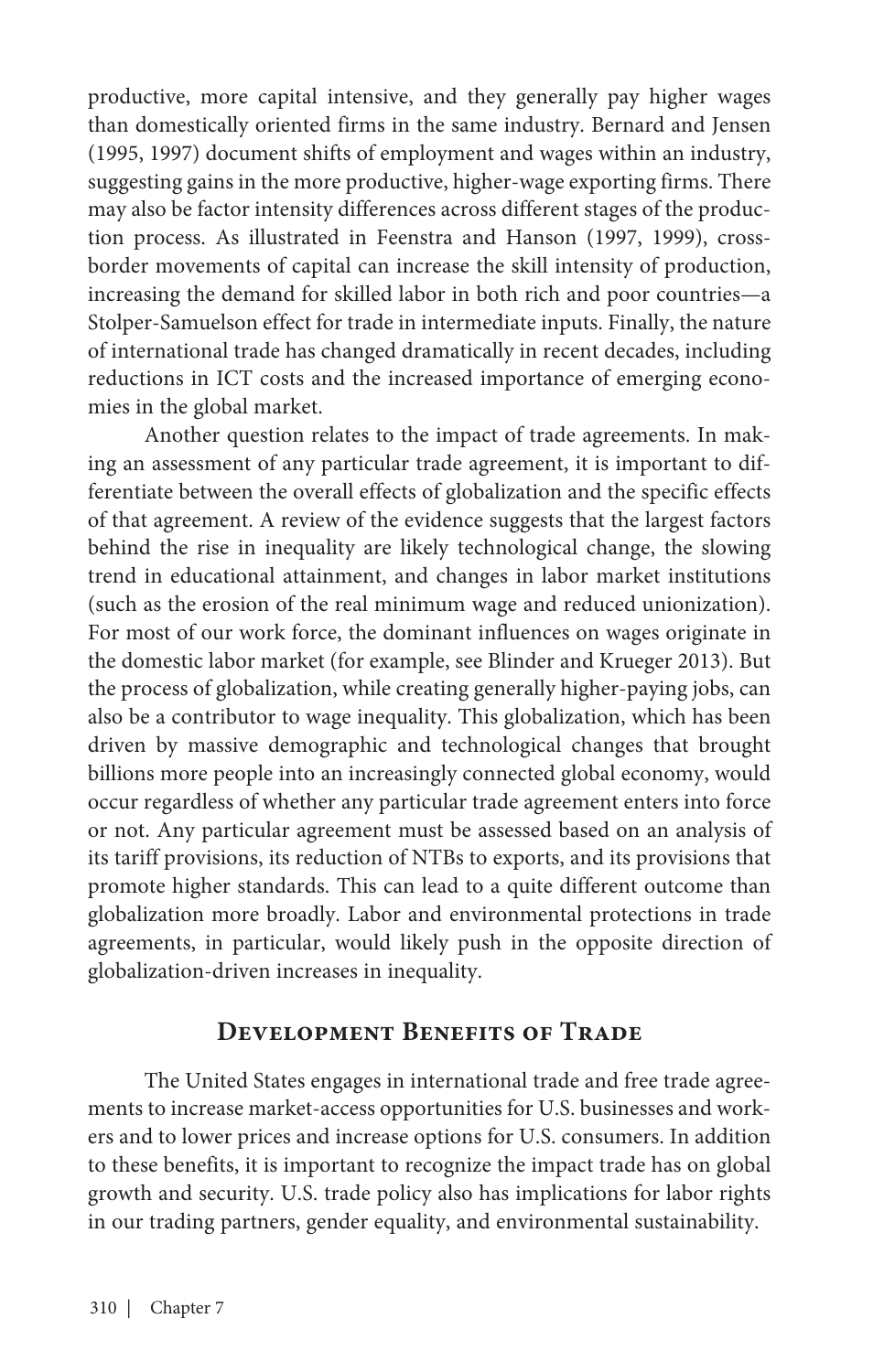# *Global Growth*

When countries specialize in the goods and services for which they are relatively efficient and trade for the rest, world production and consumption increase as existing resources are more efficiently utilized. Simple international trade theory, therefore, suggests that increased international trade can boost incomes. However straightforward this may seem, it is actually quite difficult to discern empirically a causal relationship between trade and income.<sup>9</sup> Frankel and Romer (1999) were among the first to report a positive causal effect of trade on income. More recently, Feyrer (2009) relies on a unique event in world history to identify changes in distance between country-pairs—the closure and re-opening of the Suez Canal between 1967 and 1975. The closure of the canal increased the effective distance between several country-pairs, and in some cases trade between affected countrypairs decreased substantially. Since some country-pairs were not affected by the closing, this event offers a unique experiment to test how trade impacts income. The author concludes that every dollar of increased trade raises income by about 25 cents.

*Poverty.* As developing countries entered the world trading system, concerns mounted about the impacts of trade on the well-being of the poor. The literature on the impact of trade on GDP suggests a potential for poverty to fall with increased international commerce. Unfortunately, if most of the benefits accrue to the wealthy when a country's income rises, the least well-off citizens may not benefit enough to escape poverty. A large amount of evidence suggests otherwise, however. Though within-country inequality generally increased in the aftermath of globalization (see the earlier discussion), across-country global income inequality witnessed the first decline since the Industrial Revolution, according to Milanovic (2013).

Hanson (2007) investigates the case of Mexico in the decade surrounding the implementation of NAFTA. Using state-level variation, the author documents that individuals born in states with high-exposure to globalization have relatively higher wages than individuals born in states with low-exposure to globalization. McCaig (2011) uses the 2001 U.S.-Vietnam Bilateral Trade Agreement (BTA) to study the effects of increased market access to rich countries on poverty in developing countries and finds that a one standard deviation decrease in provincial tariffs is associated with a twoyear rate of poverty reduction of between 33 and 40 percent. By contrast, work by Topalova (2007, 2010) on India's 1991 trade liberalization provides

<sup>9</sup> For instance, perhaps countries trade more because they are richer. Richer countries have better trading infrastructure, such as ports, and better access to information about opportunities abroad. The fundamental challenge for statistical inference, then, is that trade may affect income, but income also affects trade.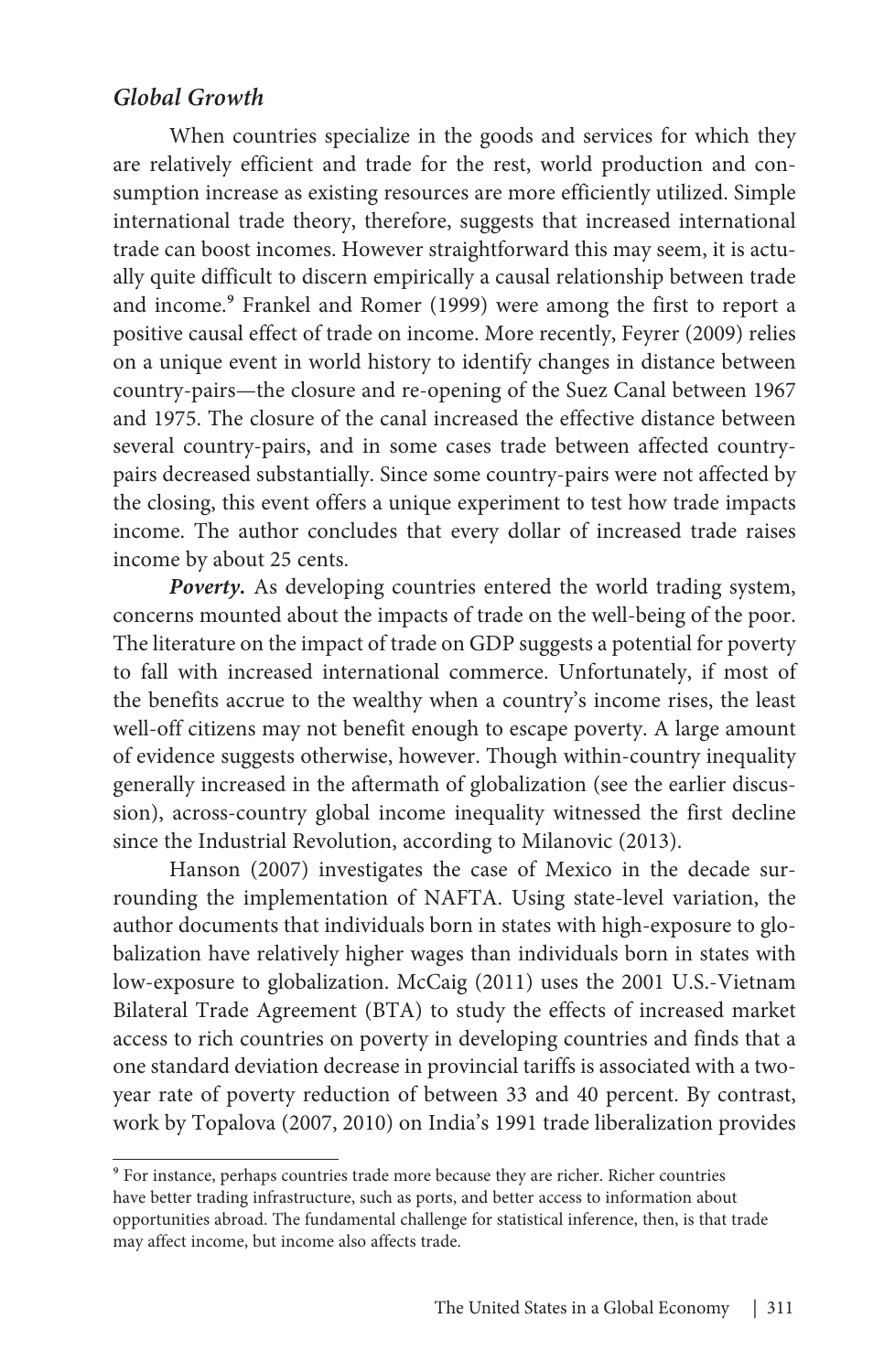a different view. Although the incidence of poverty in rural India fell 13 percentage points around the liberalization—from 37 percent in 1987 to 24 percent in 1999—areas of that country more exposed to trade experienced progress toward poverty reduction that was not as rapid as other areas.

*Working Conditions.* A common argument against trade integration with countries in the developing world is the poor labor standards of those countries. However, research finds that expanding access to U.S. markets promotes higher-quality employment in less-developed countries as workers shift from informal to formal employment, with little empirical evidence that local tariff reductions have an offsetting effect—meaning that the forces unleashed by trade itself complement the effort to include enforceable labor standards in free trade agreements.<sup>10</sup> A recent paper by McCaig and Pavcnik (2014) finds that employment shifts from the household business (informal) sector to the formal enterprise sector in Vietnam in the aftermath of large U.S. tariff reductions as part of the U.S.-Vietnam BTA. Similarly, Paz (2014) reports that decreases in foreign market tariffs decrease domestic informal employment in Brazil, while early work by Goldberg and Pavcnik (2003), supported in Menezes-Filho and Muendler (2011), finds no evidence of a link between declining import tariffs in Brazil and informal employment. More importantly, work by Edmonds and Pavcnik (2005) documents a decrease in child labor associated with increased international trade in Vietnam.

Therefore, trade agreements that expand U.S. market access for countries at a lower level of development can provide a market-based approach to improving labor conditions in the developing world. High standard U.S. trade agreements also contain commitments to promote and enforce workers' rights. A recent study by the U.S. Department of Labor (DOL) documents the improvement in labor conditions in countries engaged in trade agreements with the United States (DOL 2014).<sup>11</sup>

# *Gender Equality*

Promoting gender equality is a key development goal in both the developing world and in the United States. Importantly, since trade promotes international competition, it may also reduce firms' leeway to discriminate against women. The classic Becker (1957) model of discrimination predicts that costly discrimination cannot persist with increased market

<sup>&</sup>lt;sup>10</sup> Jobs in the informal sector are associated with lower wages, lower employee benefits, worse working conditions, and lower job "quality" (Chapter 3 of this *Report* considers measures of job quality in the United States).

<sup>&</sup>lt;sup>11</sup> For example, seven Latin American countries "significantly advanced" in terms of DOL's assessment of labor policies and practice related to child labor in 2013 from 2012. Five of the seven countries have free trade agreements with the United States.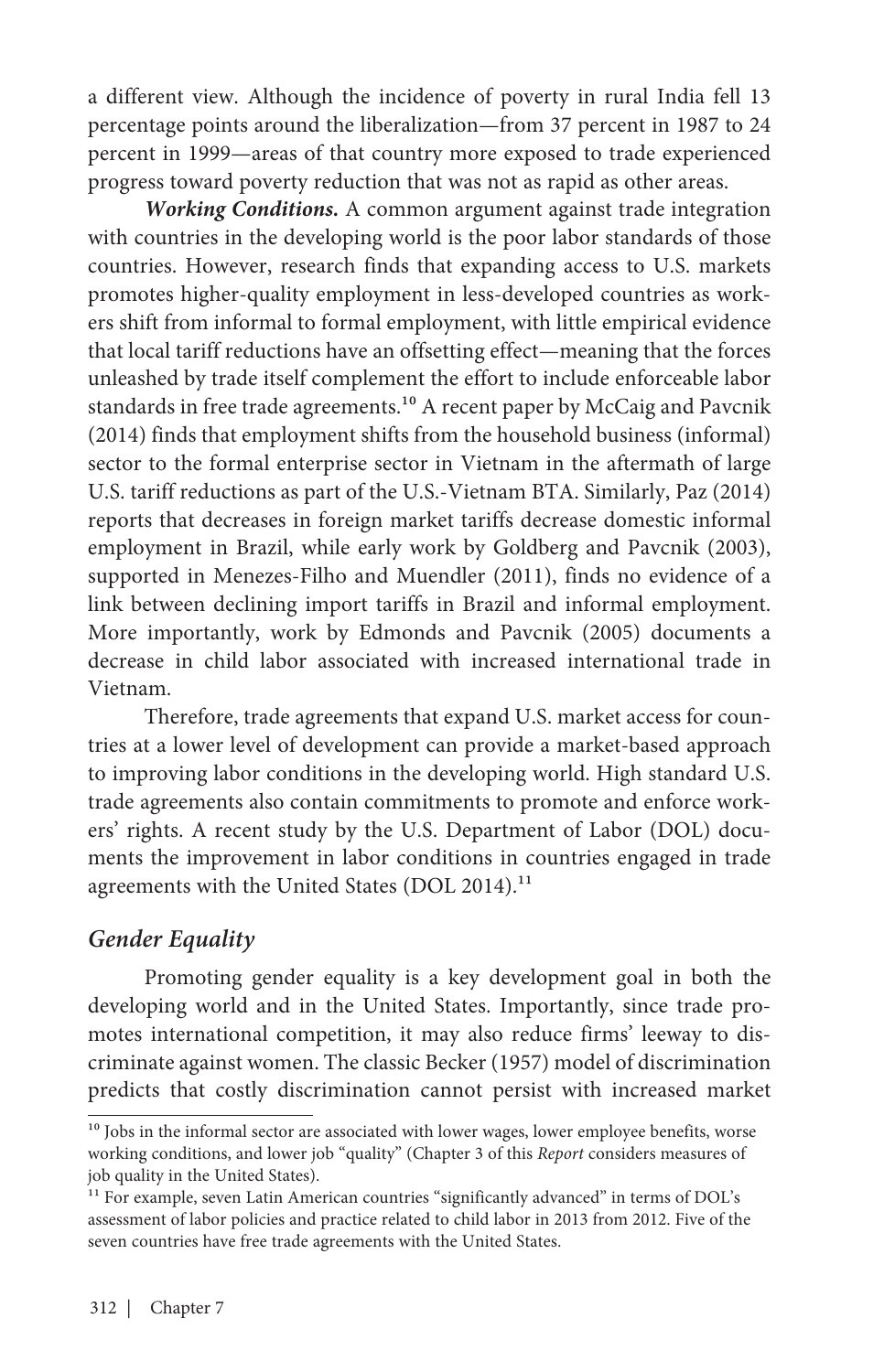competition. Therefore, as trade liberalization results in increased competi‑ tion in the domestic market, the gender wage gap should narrow. In line with the theory, by investigating trade-affected manufacturing industries in the United States between 1976 and 1993, Black and Brainerd (2004) find that the residual gender wage gap narrowed more rapidly in initially more concentrated industries that experienced larger increases in competition with trade reform than in initially more competitive industries.

# *Political Cooperation*

Strong economic ties between countries tend to coincide with strong political cooperation. This notion was one of the foundational beliefs behind the GATT texts in the aftermath of World War II, as well as a motivation for the European Coal and Steel Community (known today as the European Union) and the Southern Cone Common Market (Mercosur) between Argentina, Brazil, Paraguay, and Uruguay. Basic intuition about the benefits of trade match these assertions; that is, two countries with a robust trading partnership would be loath to make war on one another and would be eager to cooperate on a variety of fronts, lest the substantial benefits of trade are in any way adversely affected. In addition, international trade in goods and services brings countries into contact with one another, reducing initial prejudices.

Relying on data across 177 countries and 30 years, Blomberg and Hess (2006) estimate that the presence of conflict acts as a tariff barrier—as much as a 30-percent tariff on trade—larger than traditional policy barriers. Martin, Mayer, and Thoenig (2008) find that countries with high barriers to trade are more likely to make war because the opportunity cost of the forgone trading relationship is low, but only for pairs of countries. The relationship disappears in the multilateral setting, perhaps reflecting how multilateral trade reduces the dependence of any one country on another, thus lessening the trade-based costs of war for any given pair. Martin, Mayer, and Thoenig (2012), therefore, suggest that international trade has changed the nature of conflict. However, as with trade and income, identifying a causal relationship between trade and conflict is complex, and as such, remains one of the important open questions in international economics.

# *Environmental Protection*

Trade agreements can raise environmental standards in countries that otherwise would not be motivated to raise standards on their own. In fact, the United States has a long history of pursuing mutually supportive trade and environmental policies, and has found that strong, enforceable environmental provisions pursued as part of our bilateral and regional trade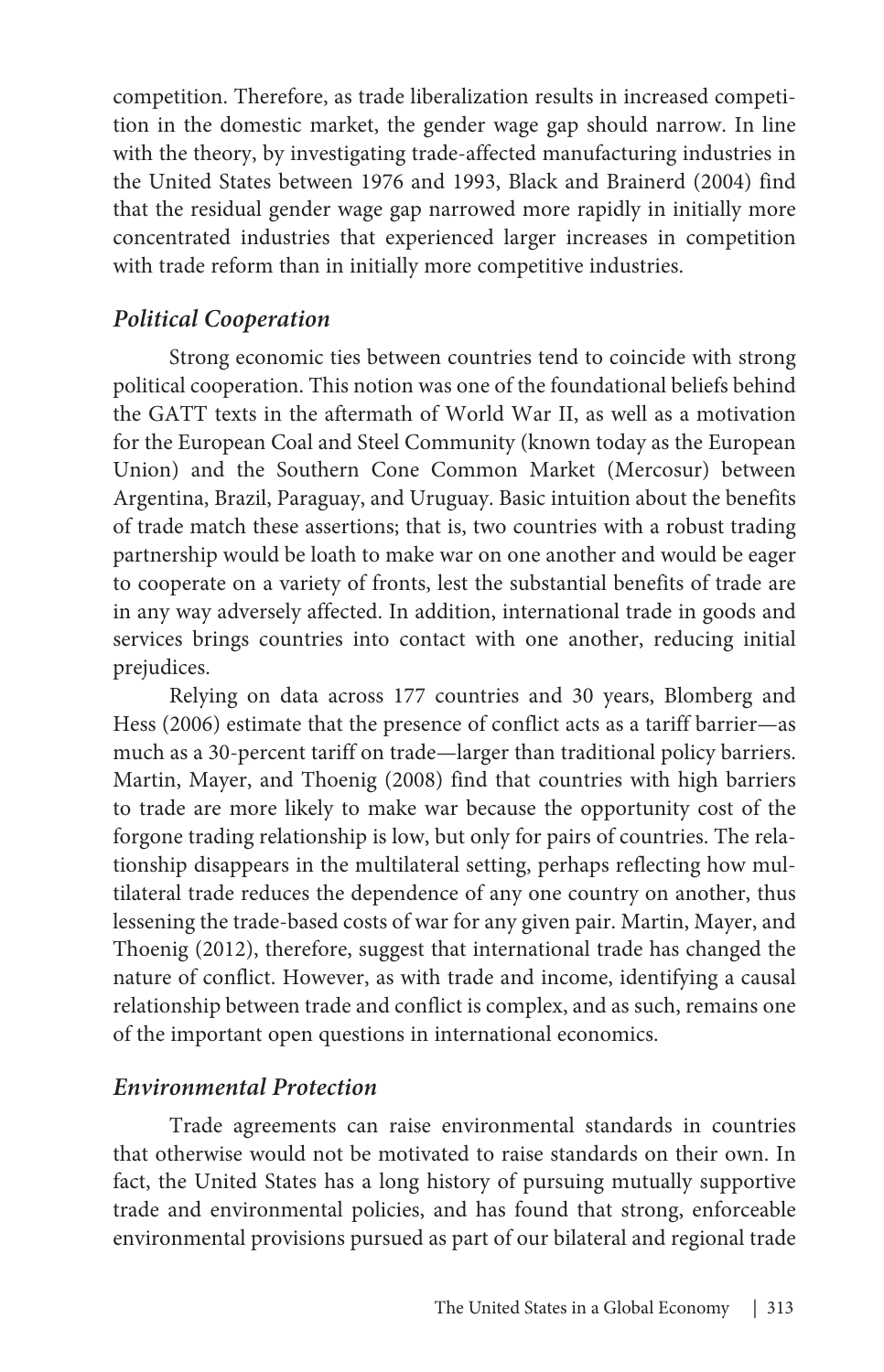agreements can help raise environmental standards in our trading partners, leveling the playing field for workers and businesses in America.

In addition to this values-driven approach to trade policy, there are two broad channels through which trade can impact the environment: by changing the level of economic activity within trading countries, and by changing the composition of economic activity among trading countries. In each channel, there are ways in which trade can help encourage sustainable development and promote environmental protection.

It is well-established that increases in trade activity among countries go hand in hand with increases in their overall economic activity. Environmentalists often point to this increase, known as the "scale effect," as a cause for worry. A greater scale of economic activity likely means increases in transportation, shipping, production, and consumption—all pollutionemitting activities. Note, however, that much of this concern would apply to any policy that increases productivity growth, including expanded research and education.

Higher productivity is associated with higher real incomes. Greater prosperity, in turn, can benefit the environment in multiple ways. Higher real incomes create opportunities for investment in research and development in clean technology, allowing countries to "clean-up" production techniques. Higher real incomes can also generate greater ability and willingness to adopt, enforce, and pay for higher standards of environmental quality. For example, with more disposable income, families might be willing to pay a little extra to buy a hybrid car, or install solar panels for home-electricity generation.

Ultimately, increased economic activity both generates and curbs pollution; the overall effect on the environment depends on the relative magnitudes of each change. Empirical studies have produced relatively consistent results showing that trade does increase pollution, but also that accompanying emissions reductions from cleaner technology are enough to offset that increase. For instance, Antweiler, Copeland, and Taylor (2001) remark that if trade liberalization raises GDP per capita by 1 percent, then pollution concentrations fall by about 1 percent. The authors decompose this effect as follows: a 1 percent increase in the scale of economic activity raises pollution by around 0.5 percent, but the increase in income associated with international trade drives down pollution by around 1.5 percent. Similarly, Copeland and Taylor (2003) estimate the technique elasticity of pollution reduction with respect to income to be negative and greater than -1; that is, a given increase in real income is associated with an even greater reduction in pollution in percentage terms. Grether, Mathys, and de Melo (2010) analyze data on 62 countries and 7 manufacturing sectors and show that increases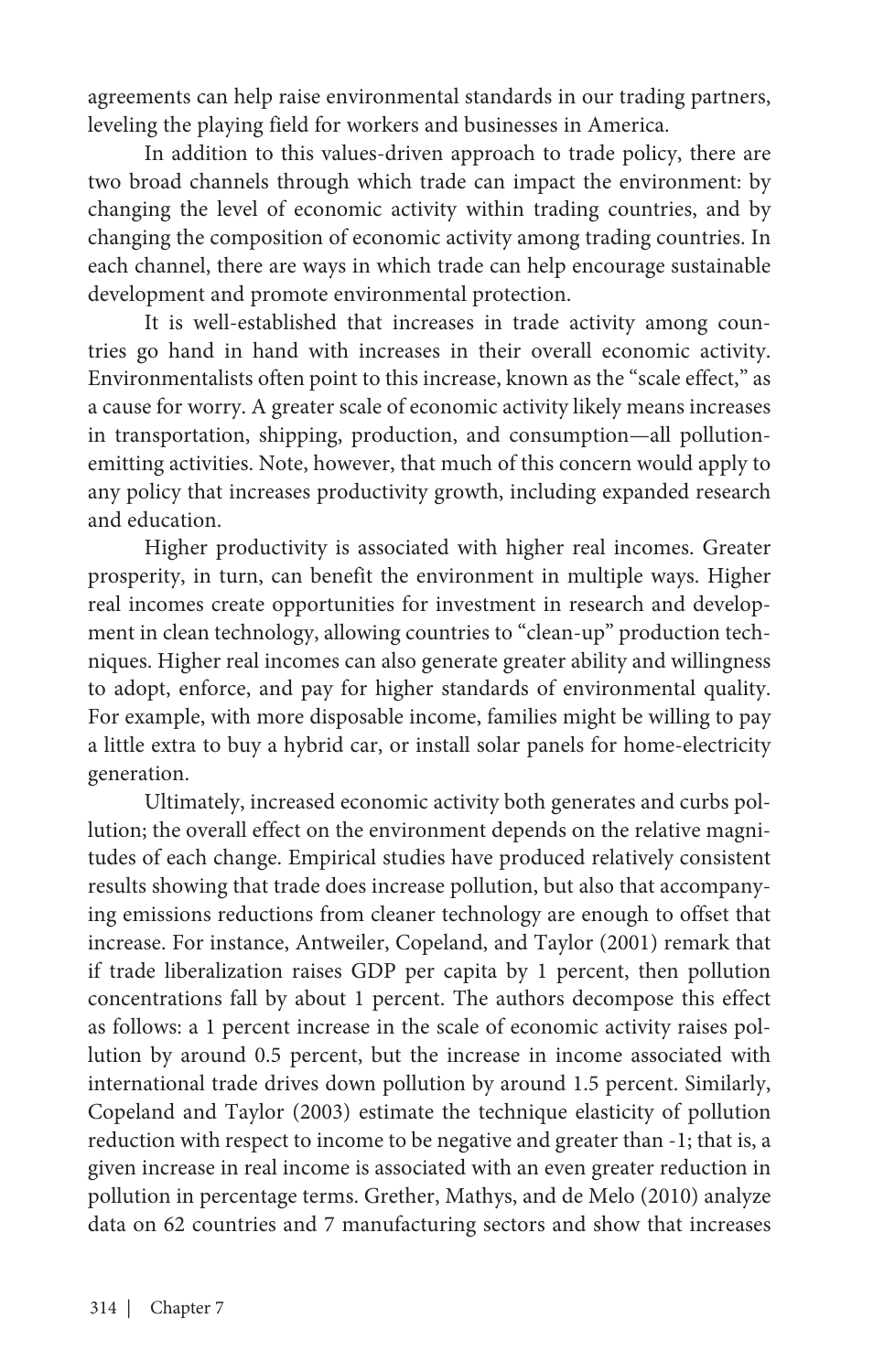in worldwide trade flows between 1990 and 2000 are associated with a 2 to 3 percent decrease in global sulfur dioxide emissions. Further, they show that manufacturing industries have become much cleaner over time—while, globally, industry's employment and output levels rose 10 to 20 percent between 1990 and 2000, manufacturing emissions decreased by 10 percent. In other words, the evidence suggests that, likely due to a global shift toward cleaner technology, the net effect of increased trade on pollution is less than or equal to zero.

Compositional changes that occur in the economies of trading partners as trade promotes production specialization are a second mechanism behind trade's environmental impacts. A popular assumption is that specialization will send the most heavily polluting industries from rich countries with stricter environmental regulation to poor countries, which have relatively lax regulation. Theoretically, this migration would lead to an increase in world pollution levels and the creation of "pollution havens" in developing countries that, as exporters of the "dirtiest" goods, would bear a disproportionate amount of global pollution burdens. In a worst-case scenario, environmentalists say, a "race to the bottom" in environmental regulation could ensue if developed countries saw an incentive to slow down efforts to raise environmental protection in an effort to forestall the "dirty" industries' emigration. True, not all parties in a trade relationship can specialize in the cleanest industries, but concerns about "pollution havens" and "races to the bottom" are belied by the empirical evidence. In fact, there is reason to believe that compositional changes could actually yield net environmental benefits.

Developed countries tend to be the best equipped for production of high-polluting goods since the most-polluting industries, which include manufacture of chemicals, metals, and paper, and oil refining, are capital intensive. The basic economic theory of comparative advantage suggests that those industries belong in countries with abundant capital—the richer, developed countries. Poorer countries with less capital on hand are more likely to specialize in industries that are more service-oriented and laborintensive, and less polluting. If this is true, the compositional effects of trade could actually lead to reductions in global emissions, as pollution-intensive production would occur in countries with stricter standards.

Of course, the issue is slightly more complicated, as environmental regulation can increase the marginal cost of production in polluting industries, driving them to less regulated countries. According to a 1999 WTO report, however, the increased marginal cost of pollution abatement in developed countries is no more than 1 percent of production costs for the average polluter (a maximum of 5 percent for the worst polluters). Such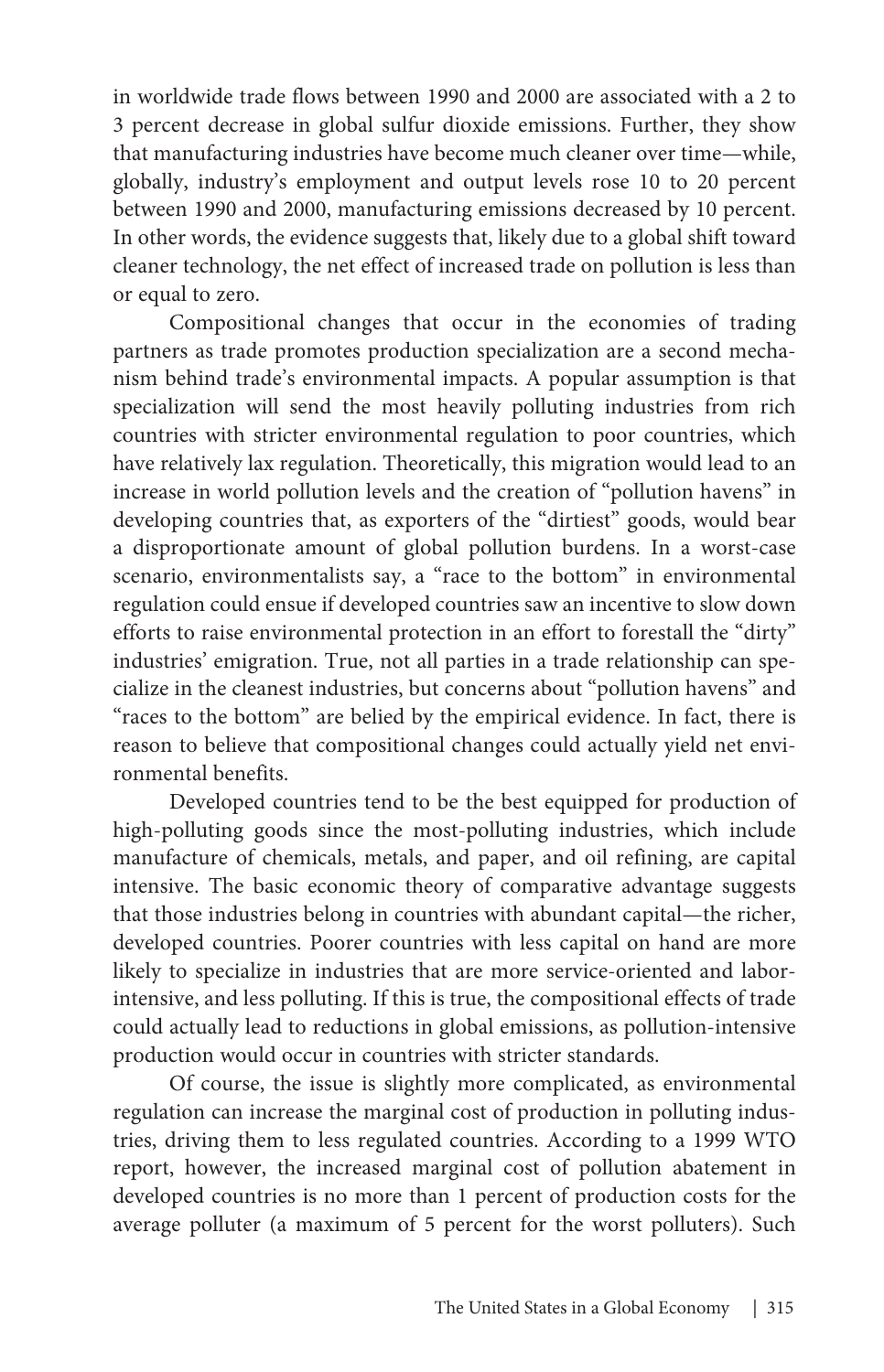small costs are likely not powerful enough to deter production and send it elsewhere and, according to the WTO, the developed-country share of global production in polluting industries has remained relatively constant at around 75 to 80 percent over the past few decades (Nordstrom and Vaughan 1999). Regardless of environmental regulation, standard non-environmental comparative advantage considerations seem to dominate location decisions.

### **Financial Flows**

Financial flows are motivated by opportunities for mutual gain analogous to those driving trade in goods and services. In a world with uncertainty, cross-border flows of financial assets broaden the scope for diversifying risk. The gains from international risk sharing are largest when the sources of risk are country-specific; in that case, for example, a fall in the returns to investment in one country can be offset by increases in returns in other countries. Global financial markets also facilitate international borrowing and lending. If such activity across borders were prohibited, domestic investment would be limited by the supply of national saving. With integrated capital markets, however, the global supply of saving can be invested in the locations where it is most productive and therefore yields the highest returns. When markets function without distortions, the ability to diversify across countries and to allocate investment to its most productive use results in a globally efficient allocation of capital, higher returns to investment, and reduced wealth volatility—all shared by people around the world. In particular, net export deficits, which require foreign financing, do not necessarily imply lower economic growth, and may well be associated with higher growth (see Box 7-3).

Along with the benefits of financial market integration come substantial risks, as was amply demonstrated by the waves of crises that have swept through global financial markets since the 1980s. The increasingly tight interconnections among financial systems mean that disturbances in one market have the potential to reverberate around the globe. As discussed in this chapter, given the interdependence among national financial systems, it is not enough for national regulators to "keep one's own house in order," but governments must work together to develop and implement policies to safeguard global stability.

Figure 7-7 illustrates the expansion of global financial flows relative to the growth in world trade in goods and services and world GDP since 1985. In this Figure, trade is measured as the average of global exports and imports and gross global asset flows are the average of inflows and outflows. Both global trade and GDP have grown since the 1980s, trade faster than GDP.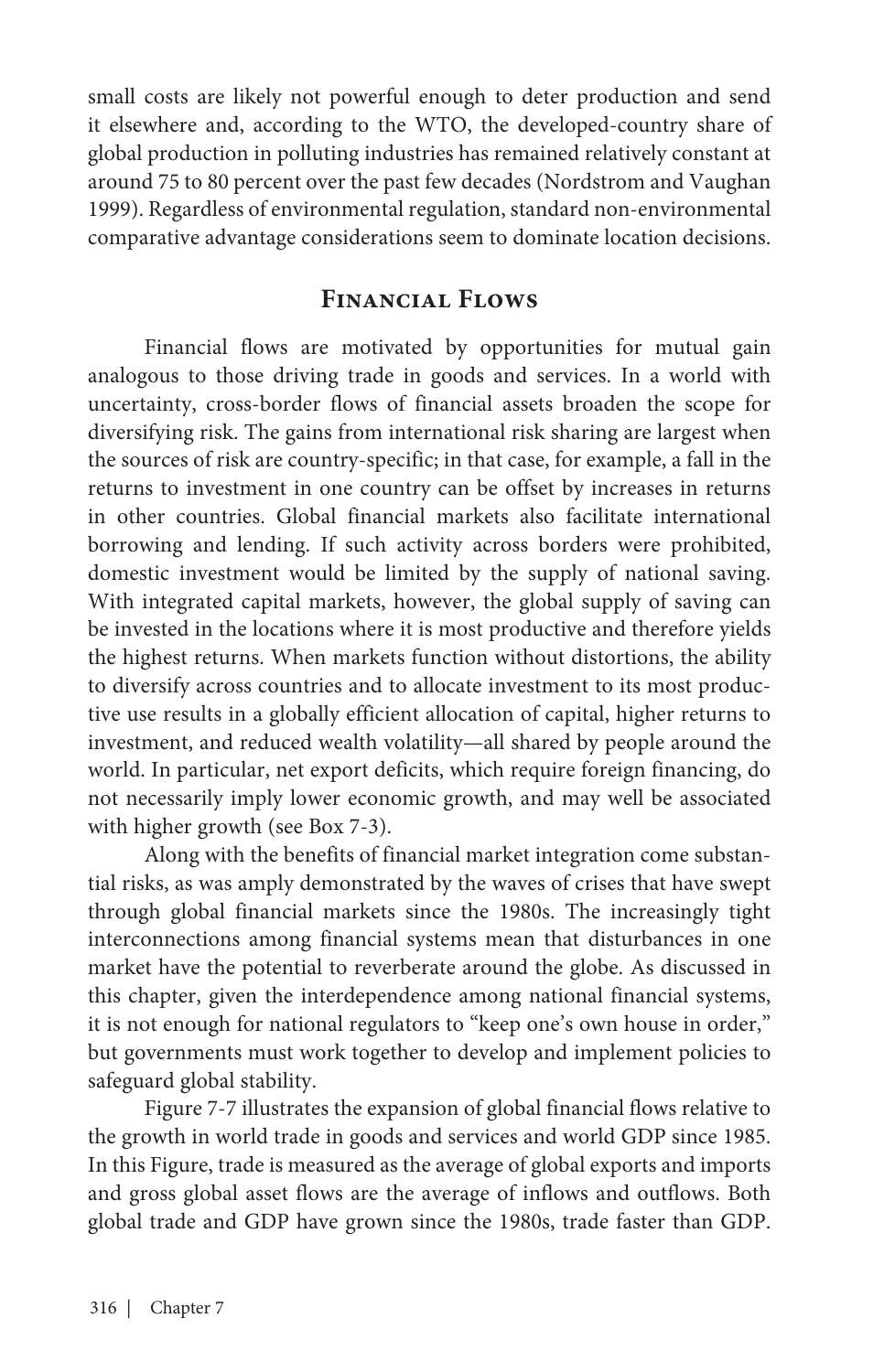

Figure 7-7 **Growth of Global GDP, Trade in Goods and Services,** 

But even the pace of trade growth pales in comparison with that of international financial flows in the early to mid-2000s. Some of the increased asset trade can be attributed to the removal of capital controls and other barriers to cross-border investment. The advanced economies were the first to lower barriers to capital flow as countries moved from fixed to flexible exchange rates in the early 1970s. Emerging markets followed suit in the 1990s as they became more integrated into global markets. But the pace of globalization in financial markets exploded in the 2000s, reaching its zenith on the eve of the global financial crisis in 2007, driven primarily by cross-border bank loans. A notable retrenchment of cross-border asset trade occurred in 2008; and in 2012 and 2013 the volume of global financial flows has hovered around \$4 trillion, or roughly 5.5 percent of world GDP.

The expansion of financial flows coincided with increased financialization within countries and the expansion of banking services across countries. Between 1980 and 2000, the share of the financial sector in the United States doubled from 4 to 8 percent of GDP (Philippon and Reshef, 2013). Up until the 1990s, international banking expanded in line with the growth in international trade and foreign direct investment as banks provided services supporting the international operations of business firms. There was a sharp liftoff in global banking activity in the 2000s as both the volume of crossborder banking and the number of international subsidiaries and branches

Note: All data are in nominal U.S. dollars. Global trade is defined as the average of global exports and imports of goods and services. Gross global financial flows are defined as the sum of direct investment, portfolio investment, and foreign exchange reserves. Values are obtained by averaging inflows and outflows to account for measurement error. Source: UNCTAD; IMF, International Financial Statistics.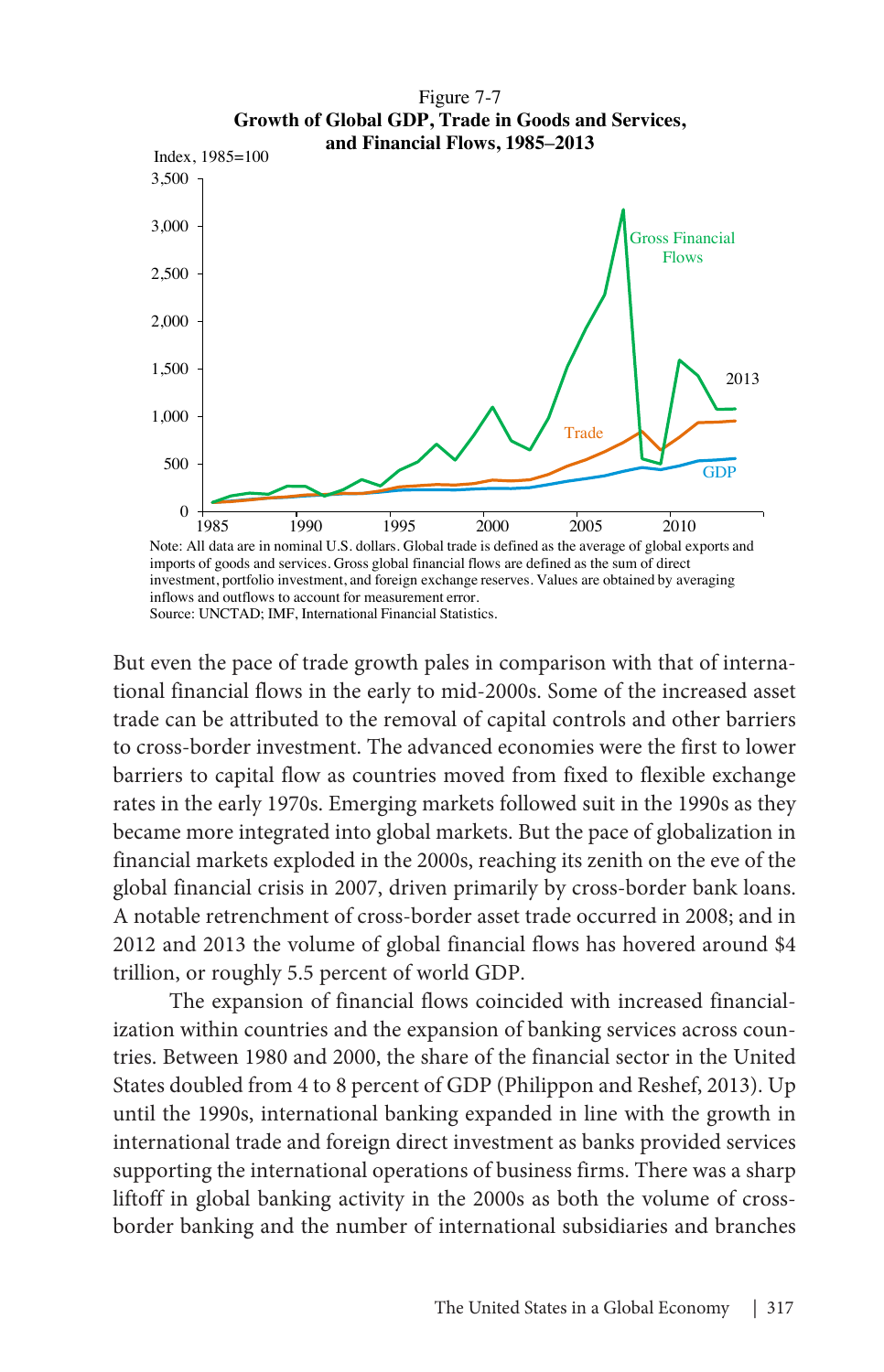expanded. At its peak in 2007, international claims of banks (cross-border claims and local claims in foreign currency) accounted for over 60 percent of global GDP (Goldberg 2013).

# *Composition of International Capital Flows*

International financial markets offer genuine opportunities for investment and risk sharing, but they also serve as conduits for the cross-border transmission of economic shocks, as well as for arbitrage between national regulatory and tax systems. From a stability perspective, the composition of international financial flows matters, as does the economic motivation underlying these transactions. Table 7-2 shows the breakdown of total global financial flows into foreign direct investment, equity transactions, and debt and loans. Each of these flows is discussed in turn.

Foreign direct investment involves the acquisition of an ownership stake of 10 percent or more in a foreign firm. Economic studies suggest that FDI is associated with the transfer of technology and that foreignowned firms tend to be more productive than domestic firms.<sup>12</sup> Alquist, Mukherjee, and Tesar (2014) find that FDI also serves as a source of liquidity in emerging markets where borrowing conditions are tight. This is especially beneficial during periods of financial stress in the local market, when the firm might otherwise be forced to liquidate assets, but instead can borrow from its parent. FDI has become an increasingly important form of crossborder capital investment. Its share of total financial inflows has increased in both advanced countries and emerging markets. In 2013, FDI accounted for almost one-half of international financial flows though the increase in the share is in part driven by the fall off in portfolio debt and loans. One reason for the growth of FDI is the desire of multinational firms to establish more finely articulated global supply chains that better exploit the scope for international specialization of production tasks.

Not all capital flows through multinationals are benign, however. International differences in tax rates can provide incentives for firms to engage in transactions that shift income from high-tax to low-tax jurisdictions in order to minimize their global tax liability. In one example of "earnings stripping," a U.S. firm with a parent in a low-tax jurisdiction outside the United States simply borrows from its foreign parent. The interest payments on that loan are deductible in the United States and are taxed abroad, reducing the firm's overall global tax liability. While this shifting of profits

<sup>&</sup>lt;sup>12</sup> For evidence on technology transfer and productivity gains from FDI in the U.S., see Keller and Yeaple (2009) and Haskel, Perreira, and Slaughter (2007) for evidence from the UK. See Poole (2013) on wage and productivity spillovers from FDI in Brazil and Kee (2014) on evidence from Bangladesh.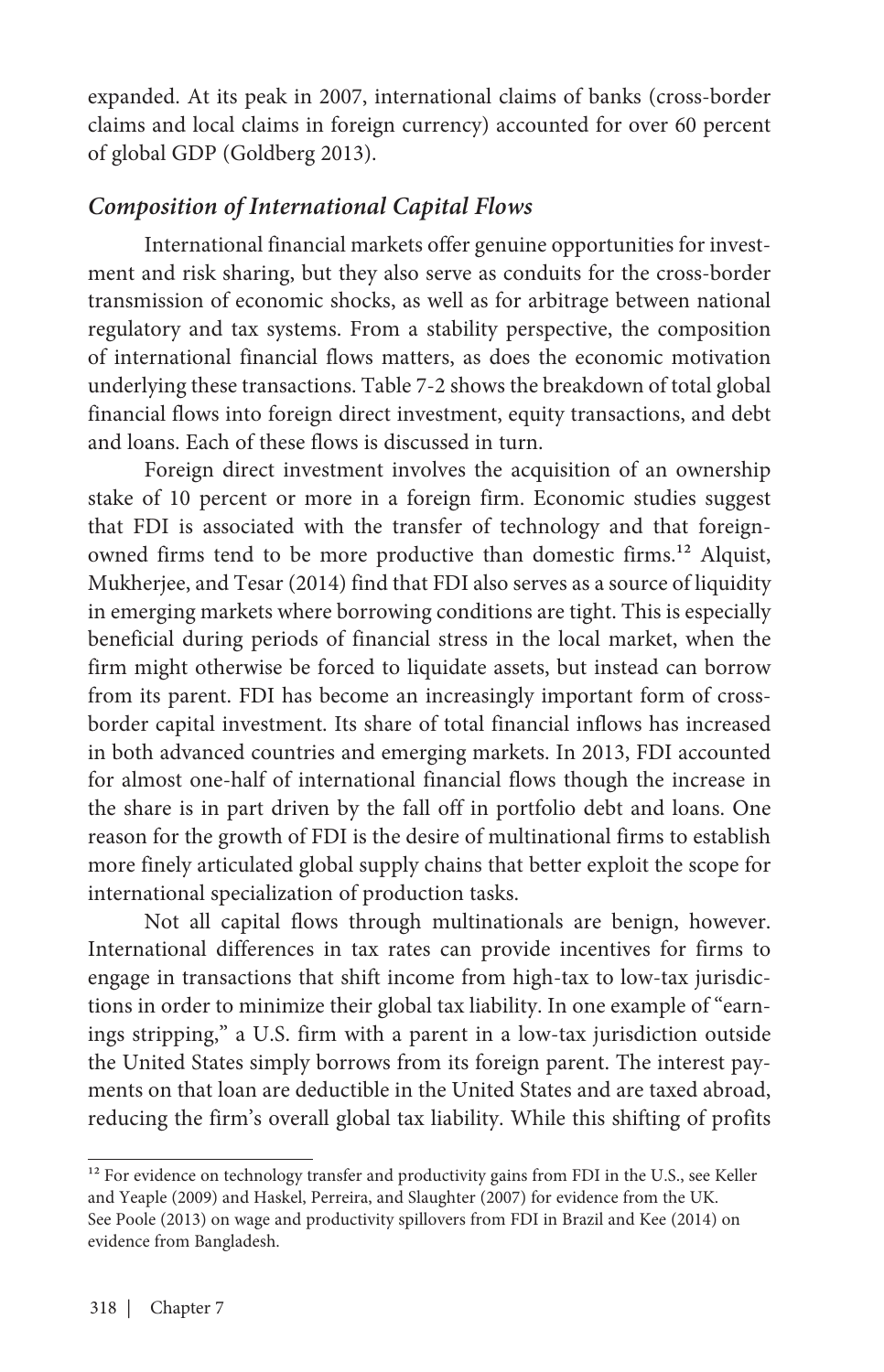| OLODD OIODWL LINMHCHML LIO HDI LOOC HOLD |      |       |      |         |      |      |      |
|------------------------------------------|------|-------|------|---------|------|------|------|
| Gross Global Financial Flows             | 1985 | 1990  | 1995 | 2000    | 2005 | 2010 | 2013 |
| Levels (Billions of U.S. Dollars)        |      |       |      |         |      |      |      |
| Total                                    | 385  | 1031  | 1688 | 4244    | 7429 | 6150 | 4170 |
| Direct Investment                        | 59   | 250   | 365  | 1503    | 1392 | 1740 | 1944 |
| Portfolio Equity                         | 19   | 16    | 130  | 756     | 929  | 719  | 803  |
| Portfolio Debt and Loans                 | 307  | 765   | 1192 | 1985    | 5109 | 3691 | 1423 |
| Of which: FX Reserves                    | 14   | 90    | 190  | 178     | 632  | 1181 | 723  |
| <b>Shares</b>                            | 100% | 100%  | 100% | $100\%$ | 100% | 100% | 100% |
| Direct Investment                        | 15%  | 24%   | 22%  | 35%     | 19%  | 28%  | 47%  |
| Portfolio Equity                         | 5%   | $2\%$ | 8%   | 18%     | 13%  | 12%  | 19%  |
| Portfolio Debt and Loans                 | 80%  | 74%   | 71%  | 47%     | 69%  | 60%  | 34%  |

Table 7-2 **Gross Global Financial Flows, 1985-2013**

Note: Levels represented in nominal dollars. FX reserves are foreign exchange reserves. Source: International Monetary Fund, Balance of Payments Statistics.

is achieved without changing the consolidated balance sheet of the firm, the transaction does artificially inflate global gross financial flows by generating two offsetting international debt transactions, the only purpose of which is tax avoidance.<sup>13</sup> Transactions can be much more complicated than this simple example and can be very difficult to track. And to be sure, not all such transactions are for tax avoidance purposes. The full amount of revenue lost to the U.S. Treasury through tax avoidance is difficult to estimate but the Treasury Department estimates that a single proposal to limit interest deductions for U.S. firms with much more debt than their foreign parent and its affiliates abroad would raise \$64 billion over the period 2016 to 2025. See Chapter 5 for a detailed discussion of the international ramifications of the President's approach to business tax reform.

Portfolio equity investment involves the purchase of shares in foreign companies. Share prices tend to be volatile and when markets in different countries fall together, as happened in the 2007-08 crisis, even a globally diversified portfolio of equity does not provide much insurance. An advantage of equities, however, is that the international distribution of payoffs happens automatically through changing share values and dividend payments without the risk of default, which can adversely affect financial market stability when debtors' problems impair the perceived creditworthiness of their creditors.

<sup>&</sup>lt;sup>13</sup> Suppose the foreign parent lends a \$1 bank deposit in London to its U.S. affiliate, which moves the \$1 to its own London account. Then there is a financial inflow to the United States (the foreign borrowing by the U.S. affiliate) and an offsetting financial outflow from the U.S. (the U.S. affiliate acquires a \$1 deposit in London). Corporate debt interest rates generally exceed bank deposit rates, however, so profits are indeed shifted out of the U.S. In the process, the global level of gross international financial flows rises by \$2.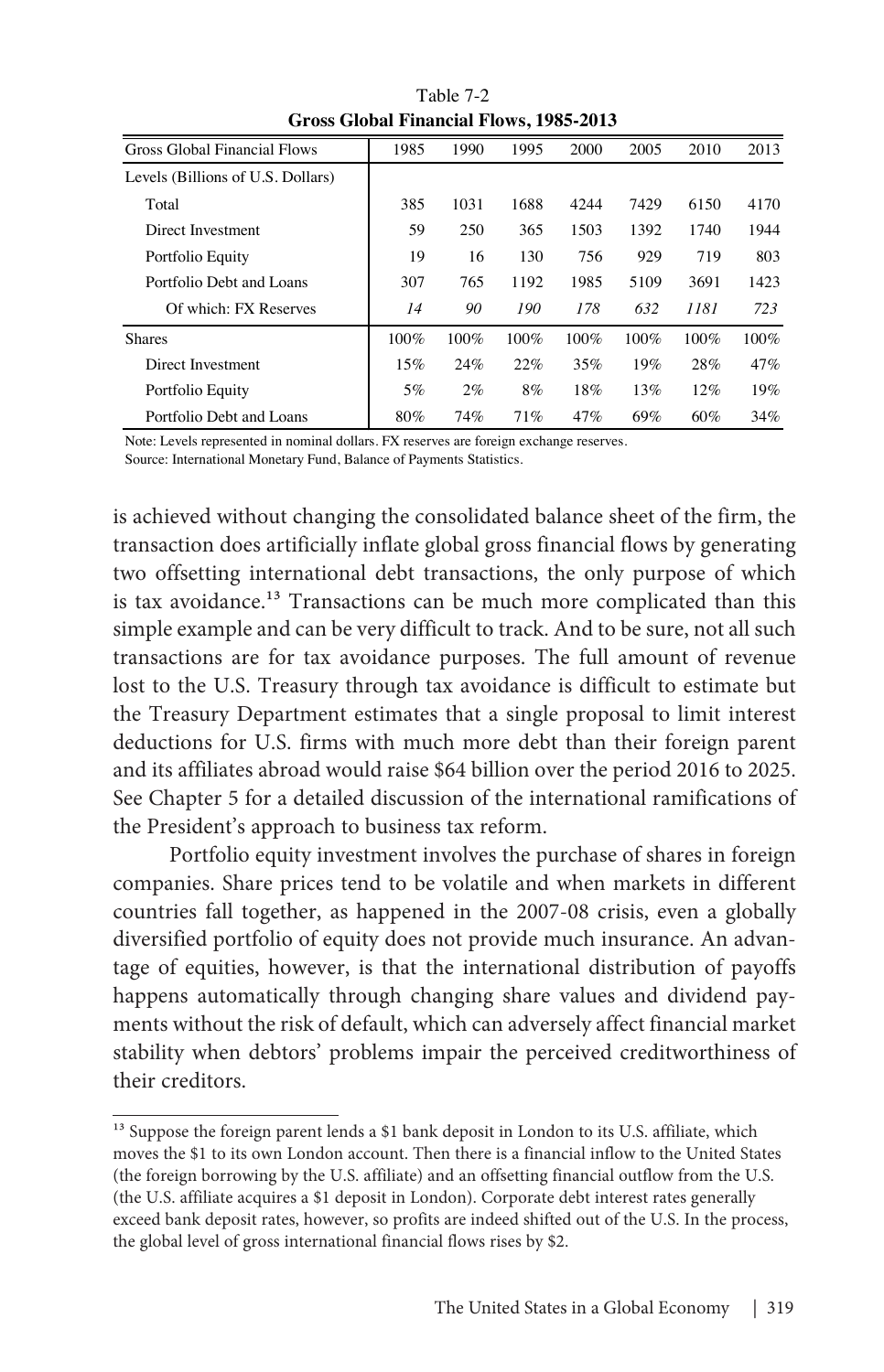#### **Box 7-3: Have U.S. Trade Deficits Reduced Output and Employment?**

Countries that engage in free international trade rarely have balanced trade—the state in which exports and imports are equal in value. Instead, they may lend to other countries when exports exceed imports, or borrow from them in the opposite case. The U.S. economy has run trade deficits in every year since 1976, borrowing from abroad in international financial markets to make up the difference between spending and income.

Economic commentators sometimes argue that these trade deficits have been a drag on the Nation's economic growth and employment, and that reducing trade deficits (perhaps by restricting international trade) would have resulted in more U.S. output and jobs. On the surface, their argument seems straightforward: demand for imports, if somehow re-directed to U.S. goods, would raise domestic demand, presumably generating more production by U.S. businesses and more employment to support that production. The truth, however, is substantially more complicated.

The factors that give rise to higher imports often raise demand for domestic goods at the same time. Eliminating those sources of higher import demand would therefore reduce, not raise, output and jobs. Moreover, measures a government might take to reduce imports can have effects elsewhere in the economy that counteract any anticipated improvement in the trade deficit. For example, a protective tariff may, in the first instance, make imports more expensive, but, by moving the balance of payments toward a surplus, the tariff will also lead the home currency to appreciate against foreign currencies, making imports cheaper again and exports less competitive. That change is likely to neutralize most or all of the trade-balance effect of the tariff, but at the cost of a more distorted allocation of resources (which lowers output below potential).

Another way to see the fallacy is to realize that a trade deficit, which requires funding from foreign lenders, also means that our own saving is insufficient to finance domestic investment; whereas a trade surplus means that our saving is more than sufficient, with the excess of saving over domestic investment being lent to foreigners (who themselves must be running a trade deficit in this case). Trade balance improvement therefore requires some combination of a rise in saving or a fall in investment, neither of which generally causes higher output or job growth.

Because of this relationship, the U.S. trade balance is highly countercyclical, tending to register bigger deficits when the economy is stronger, not weaker (as Figure 7-ii shows). Not surprisingly, this same pattern holds across most industrial economies. For advanced econo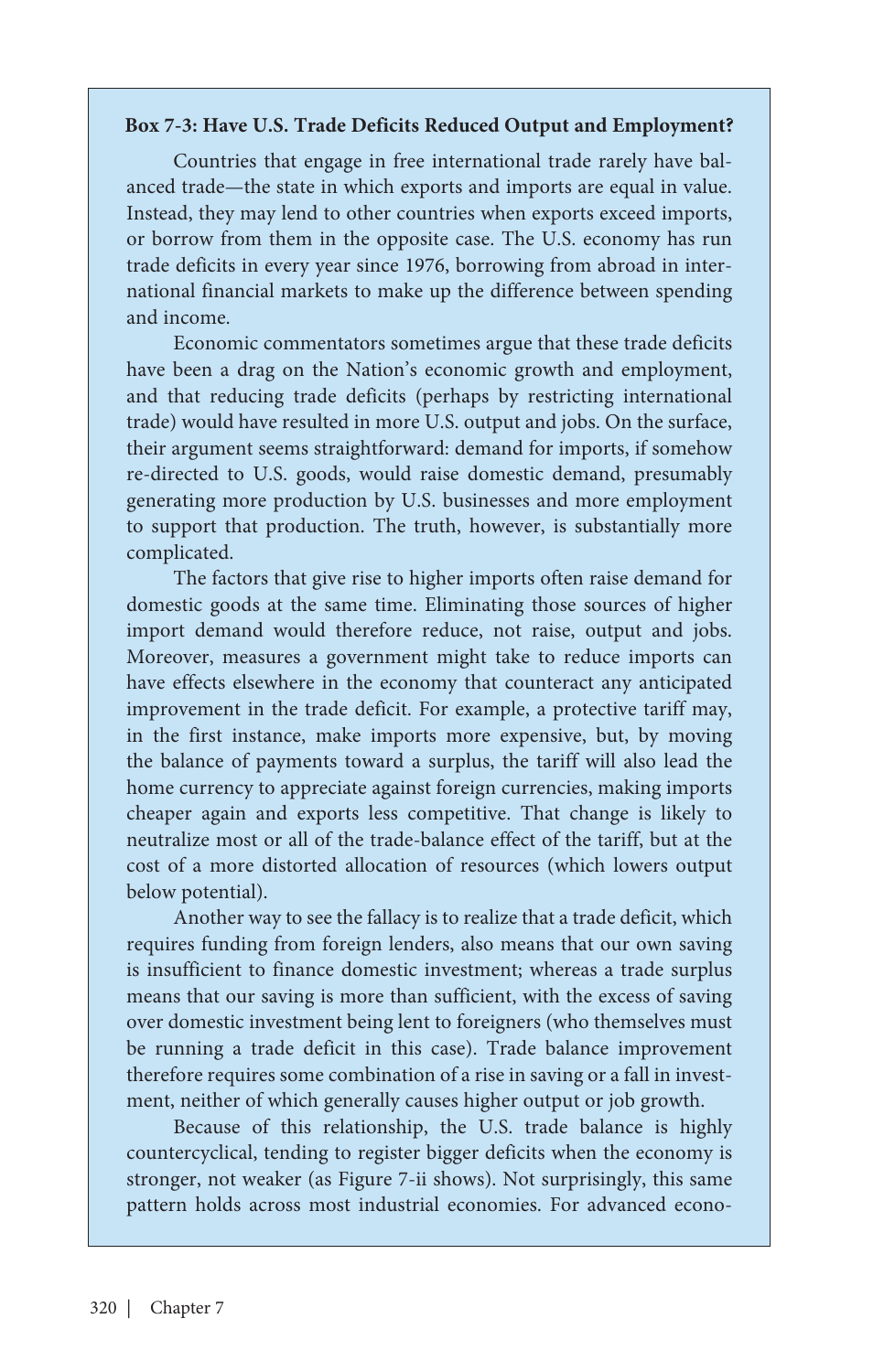mies in general, bigger trade deficits are associated with stronger, not weaker, growth because they tend to reflect higher overall demand that raises imports at the same time as it raises output. True, if imports were lower and nothing else in the economy changed, output would have to be higher to balance domestic supply with demand. In reality, however, it is impossible for policies to change imports without affecting a range of other macroeconomic variables in ways that will not necessarily help economic growth, and may well hurt it.

The preceding discussion of the short-term relation between trade deficits and economic performance is only part of the story, of course. On the one hand, countries that have trade deficits because their higher investment levels are financing productive ventures will also see faster growth over the medium to long terms. But countries with poor investment allocation will eventually see their national income reduced, meaning that the short-run demand boost from higher investment will result in a long-run cost for the economy. In addition, large current account deficits can lead to financial instability—especially for emerging economies.

The bottom line is that the relationship between the trade balance and growth depends on circumstances and can vary according to the factors that cause the trade balance to change. Understanding those factors is essential, however, before we can decide if policies to alter the trade balance are desirable, and if so, what the proper policy choice would be.

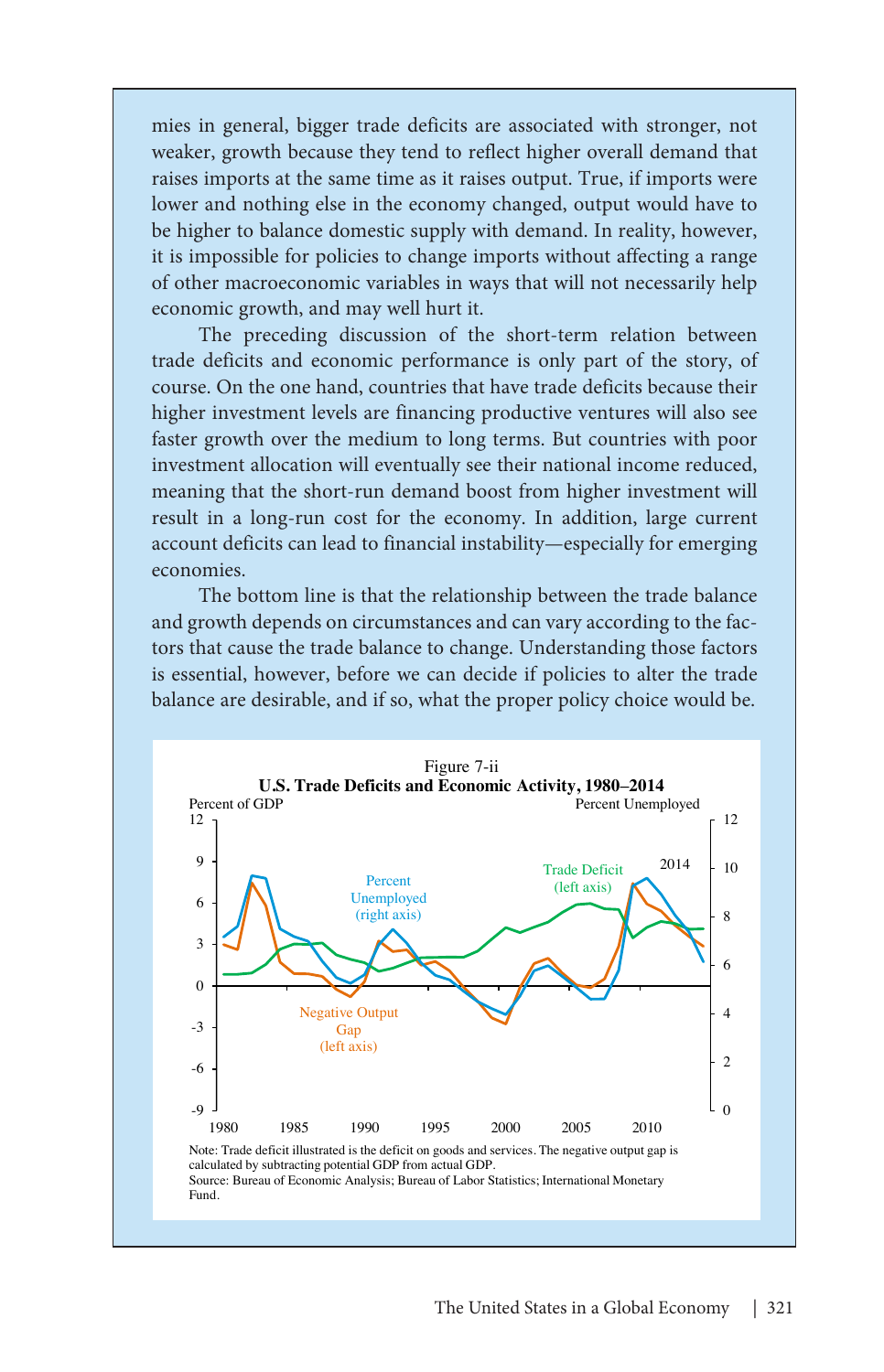Viewed through the lens of optimal portfolio diversification, holdings of cross-border equity are still low, even in advanced economies. Figure 7-8 shows the degree of "home equity bias" in the U.S. equity portfolio. Home equity bias measures the percent of their shares that U.S. stock owners invest in the U.S. market, adjusted for the size of the U.S. stock market in the world market. If U.S. investors maximized their diversification by investing in home equities exactly in proportion to the size of the U.S. stock market in the world stock market, the degree of their home bias would be zero. $14$ But if they invested nothing abroad, their home bias would be 100 percent. As shown in Figure 7-8, home bias has been declining since 2000 but still remains above 60 percent. Of course, setting portfolio weights equal to market shares is just one benchmark from which to judge the extent of home bias. Other benchmarks would emerge from a portfolio allocation strategy based on an assumption about how investors trade off risk and return. The advantage of the market-share benchmark is that it is simple to interpret and the implied shares are stable over time.

Far from being just a U.S. phenomenon, home bias is a fairly universal description of national portfolio choice. Using data from other countries, Coeurdacier and Rey (2013) report home bias ratios in 2008 ranging from 50 percent for individual euro area countries to 99 percent in Brazil and China. In emerging markets, extensive home bias is still likely to reflect barriers to international capital flows. In advanced economies, however, other factors such as limited information about foreign markets, institutional frictions, and perceptions about the riskiness of foreign markets continue to affect portfolio decisions. The chief takeaway here is that, as globalized as financial markets seem to be, there remains scope for further diversification gains through trade in equity shares. It is remarkable that home equity bias persists despite the high volumes of activity in international financial markets and the very large gross external asset and liability positions—sometimes multiples of GDP—that many (especially industrial) countries have developed.

A major weakness in the current financial system is the strong bias toward debt finance and flows of debt finance through banks. Though debt flows have declined as a share of total flows and home bias in debt portfolios has declined, debt transactions remain central to international finance. And, as was learned in the recent financial crisis, debt contracts have features that can be extremely damaging in some (and not altogether rare) circumstances.

Unlike equities, payoffs on debt contracts are fixed and do not take account of unexpected economic shocks that may make full repayment

<sup>14</sup> If *s* is the share of their stocks that U.S. residents invest in the U.S. stock market and *s\** is the share of the U.S. stock market in the global stock market, then the degree of U.S. investors' home bias is defined as  $100 \times \frac{s - s * }{1 - s *}$ .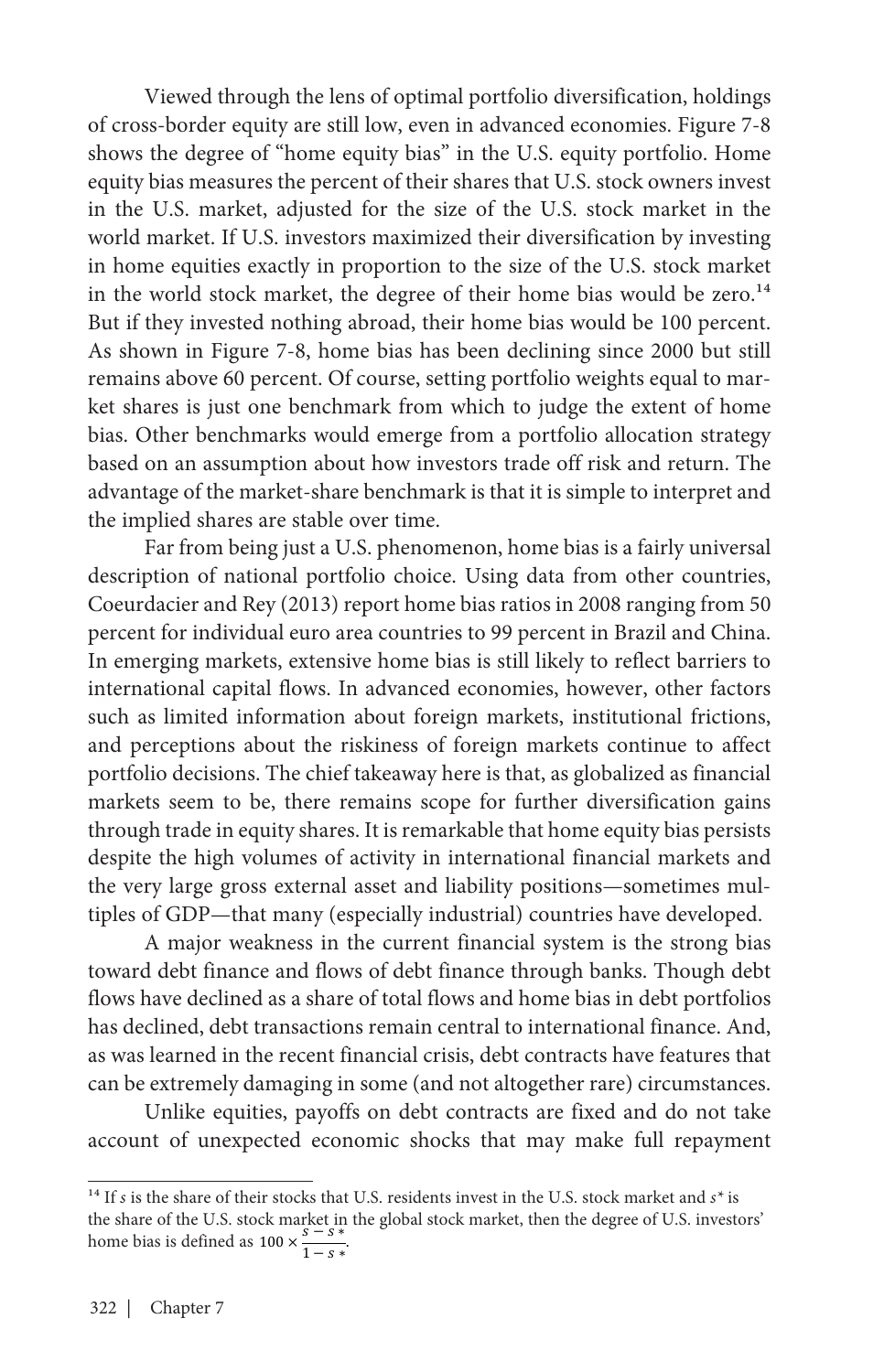

difficult or impossible. If the borrower hits hard times, the options are to renegotiate with the lender or default. The advantage of debt contracts is that they are structurally and informationally quite simple—payoffs on debt are not contingent on the performance of either party (provided there is no default), avoiding some types of moral hazard. Given this simple structure, debt contracts can easily be priced, securitized, and re-sold to third parties under tranquil financial market conditions. The disadvantage, as repeated debt crises have demonstrated, is that in the event the borrower is unwilling or unable to pay, the amount of the payoff is unknown and depends on the enforceability of the original contract. Further, widespread borrower stress can lead to lender runs—refusals to roll over maturing debts—along with evaporation of market liquidity and a breakdown in the market's ability to fairly price some debt securities. The institutions supporting debt contracts vary from place to place, and may change over time. International lenders learned the hard way that, for example, mortgages in the United States are non-recourse loans, meaning that the loan is secured by a pledge of collateral (the house itself) but the borrower is not personally liable for the loan. In many other countries, the lender can place a lien against the borrower's income or seize other assets in the event of default.

The international financial system is strongly biased toward debt for several reasons. One is deposit insurance and implicit bailout guarantees, which effectively subsidize bank intermediation and, in some countries,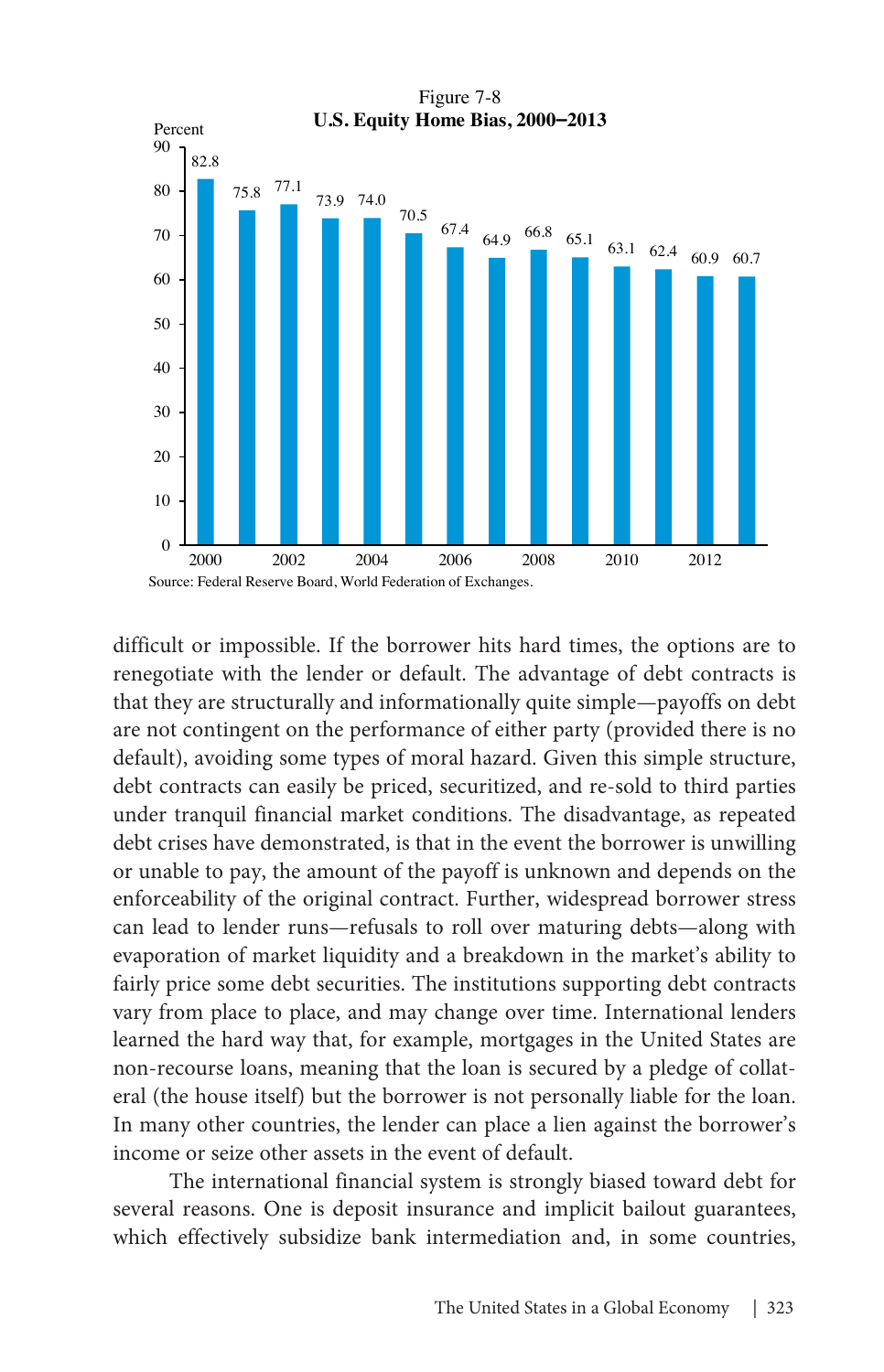result in globally active banks that are too big to fail. Second, tax laws tend to favor debt over equity, tilting investment portfolios toward debt and away from equity, as discussed in Chapter 5. Third, equity markets remain under-developed in some poorer developing countries, where the returns to investment are arguably still high. Fourth, national policies to promote home ownership effectively subsidize mortgage lending and the resulting securitized instruments.

An important caveat to the data in Table 7-2 is that they may understate the degree of debt bias in international financial flows. Official statistics classify cross-border lending between affiliated nonfinancial companies as FDI, even though these transactions take the form of debt. Thus, some FDI actually has no equity component, and instead is associated with some of the same risks as conventional lending flows (see Avdjiev, Chui, and Shin 2014). And as described above, some of these debt flows are motivated by tax avoidance. On the other hand, the amount of debt in the system could be overstated if it is measured both when debt is issued by the foreign affiliate and when it flows back to the headquarter firm.

The widespread global bias toward debt was a key contributor to the severity of the recent financial crisis and its global transmission. As is now well understood, the seeds of the crisis were sown in the U.S. mortgage mar– ket. Securitization of subprime loans meant that exposure to delinquent U.S. mortgages was spread throughout the financial system, in the United States and abroad. The troubled mortgage problem was not confined to the United States, however, as real estate values and credit volumes rose rapidly in many countries during the 2000s. Lax regulation and asset booms occurred simultaneously, and, for somewhat different reasons, in Iceland, Ireland, Spain, the United Kingdom and many other countries. At the same time, high levels of global saving kept world interest rates low, making debt cheap relative to other forms of finance. At a national level, low borrowing costs allowed some governments to finance macro imbalances through easy foreign borrowing and to postpone tough policy choices. Optimism about the euro project resulted in low sovereign debt spreads in the euro area's peripheral economies that did not reflect the actual risk of their national balance sheets, especially given the sizes and vulnerabilities of their banks. Ultimately, as housing prices started to fall and as different parts of the financial system suffered lender runs, the close interconnections among highly levered financial institutions threatened to destabilize the entire system.

## *Challenges in Regulating Global Financial Markets*

The global crisis exposed regulatory gaps and inconsistencies across countries, exacerbated by the free flow of capital across borders. With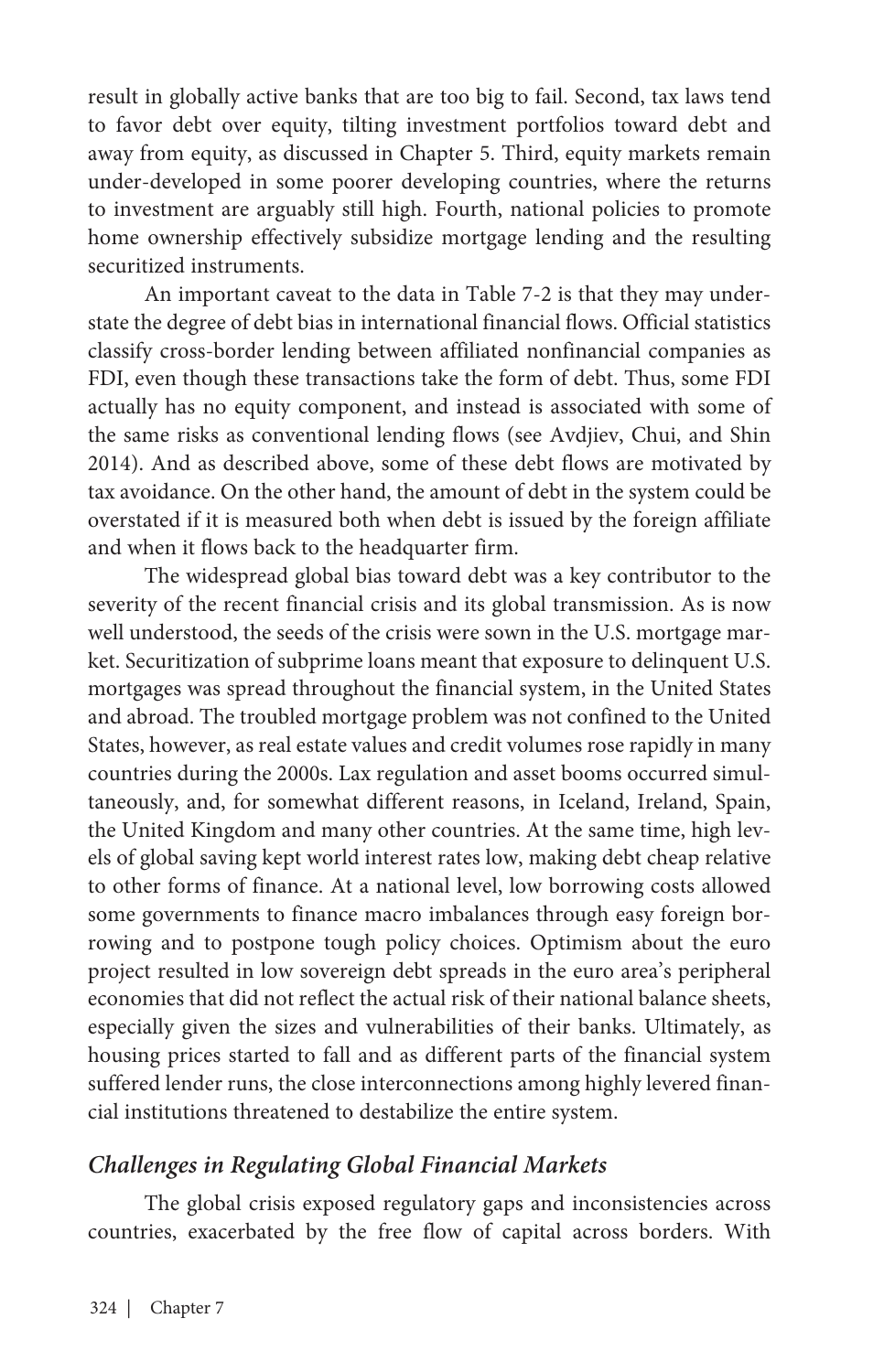hindsight, the problems are easy to list: excessive leverage of banks and other financial institutions; lack of transparency and regulation in derivatives markets; increased importance of financial activity outside of the regulated banking sector (the "shadow banks"); and failure on the part of regulators to recognize the way in which risks were transferred across borders, between different types of financial institutions, and between the financial system and governments. The risks of new financial instruments were not well understood and few connected the dots between global imbalances, globally rapid credit expansion, and asset price bubbles, especially in housing markets.

In the United States, the passage of the Dodd-Frank Wall Street Reform and Consumer Protection Act in 2010 was an important step toward addressing problems at the core of the financial crisis. Wall Street Reform addressed difficult systemic problems by: appointing a new Financial Stability Oversight Council to monitor the stability of the U.S. financial system as a whole, not just the safety and soundness of individual institutions; creating a process to resolve "too big to fail" firms without government bailouts; increasing transparency into previously unreported and unregulated financial products and services, to allow trading partners and investors to more accurately assess the risks associated with a contract or investment; centralizing previously scattered consumer financial protection authority under a single, new regulator; and better aligning the incentives for financial firms and their executives with the long-term health of both the firm and the broader economy. Several of these measures are still being enacted, but Wall Street Reform has already reined in many practices that led to the financial crisis. It is essential for domestic and global stability that Wall Street Reform be fully implemented.

However, the tight interconnections between domestic and international financial institutions mean that individual nations' efforts to "keep one's own house in order" are insufficient fully to attain global financial stability. Particularly challenging in the international context is the presence of currency risk—since internationally active banks do business in several major currencies—and regulatory arbitrage that exploits gaps and inconsistencies among national regulatory frameworks. The Basel process of international regulatory coordination emerged as a response to these challenges. The United States has provided strong leadership in developing and implementing the resulting international guidelines for monitoring and regulating international banking.

The Basel process has developed under the auspices of the Bank for International Settlements (BIS) and has its roots in the financial market turmoil that followed the collapse of the Bretton Woods system of managed exchange rates in the 1970s (BIS 2014). In 1974, central bank governors of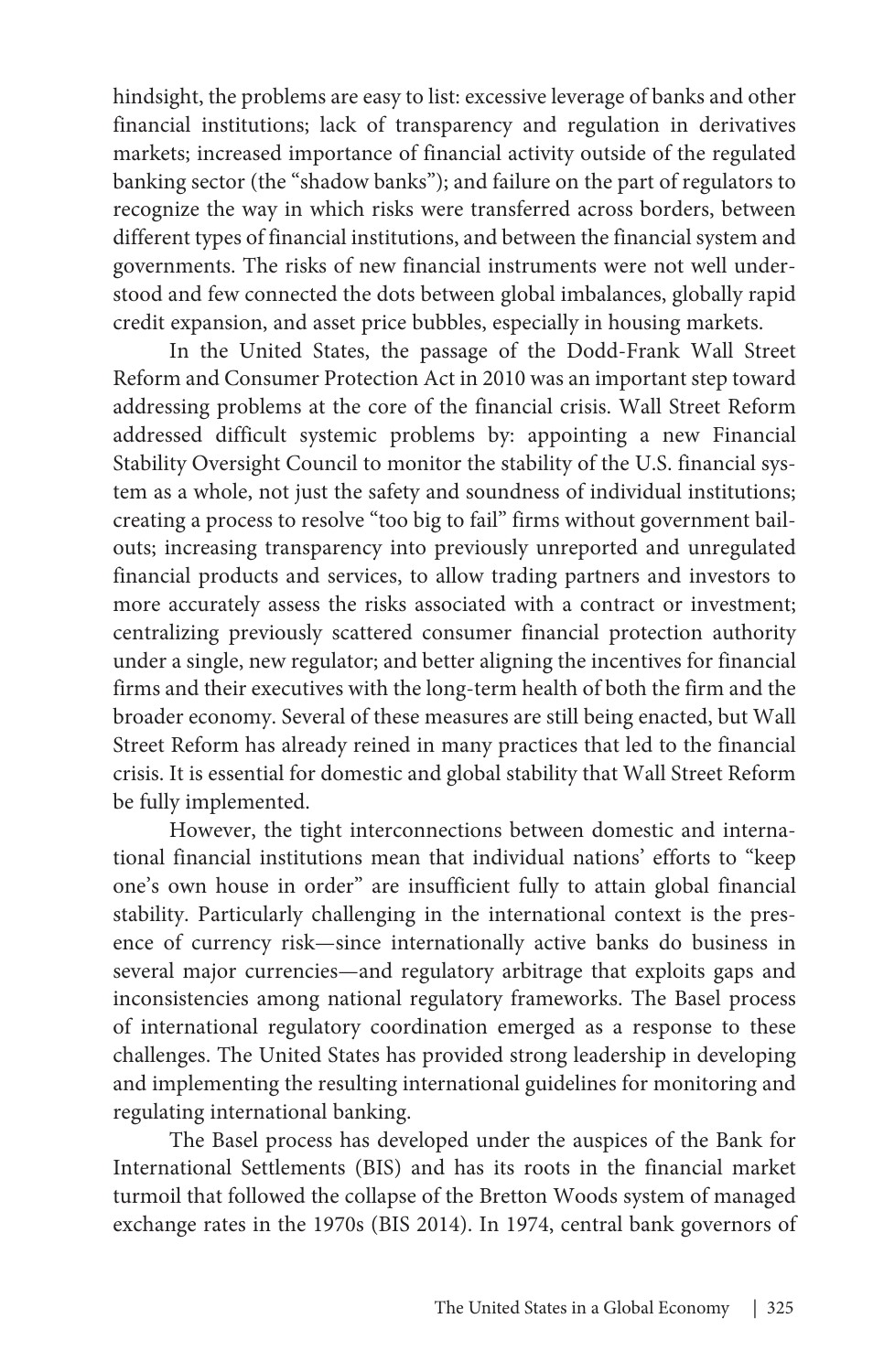the G-10 countries established the Committee on Banking and Regulation and Supervisory Practices and agreed to a set of principles regarding minimal capital standards and rules for regulating and sharing information among national regulators (the "Concordat"). At the outset, the concern was that international supervisory coverage be expanded so that no foreign banking establishment would be outside of the scope of supervision and that such supervision be consistent across member jurisdictions.

The outbreak of the debt crisis in Latin America in the early 1980s threatened the solvency of a number of large international banks and prompted revision of the Basel rulebook. The committee's attention shifted toward capital adequacy standards, now referred to as Basel I. The 1988 Accord called for a minimum capital ratio of capital to risk-weighted assets and the need to include off-balance sheet transactions. Ultimately, these capital provisions were adopted by all countries with active international banks. The Basel agreements were amended over time as banking activity expanded and broadened in scope. Basel II, finalized in June 2004, included three "pillars": minimal capital requirements; supervisory review of a bank's capital adequacy and its internal assessment process; and effective use of disclosure to strengthen market discipline.

The recent financial crisis has resulted in a third round of major revisions, which now involve the full G-20 membership, with a target date of 2019 for full implementation. The Basel III package strengthens the Basel II standards and contains the additional components enumerated in Table 7-3.

Other international institutions play a supporting role in global financial regulation. The BIS is also known as the "central bankers' bank": it supports central banks in implementing the Basel III measures, and also houses the global Financial Stability Board established in its present form by the G-20 in 2009. The International Monetary Fund is a central institution for policy analysis, data reporting, and the provision of a global safety net through its lending operation and conditionality. The World Bank provides policy advice and financial assistance, particularly to low- to middle-income countries.

While the Basel process is a critical step forward in the global regulation of the financial sector, some important challenges remain. First, the Basel rules formally apply only to internationally active banks and the measures are focused almost exclusively on building ex ante capital and liquidity buffers at banks to prevent a crisis and less on tools that governments might use in the event of a crisis. There is broad consensus that there is a need for more capital and less liquidity risk in the banking system, especially for large systemically important institutions. There is less agreement that augmented bank capital and liquidity standards alone will be sufficient for preventing a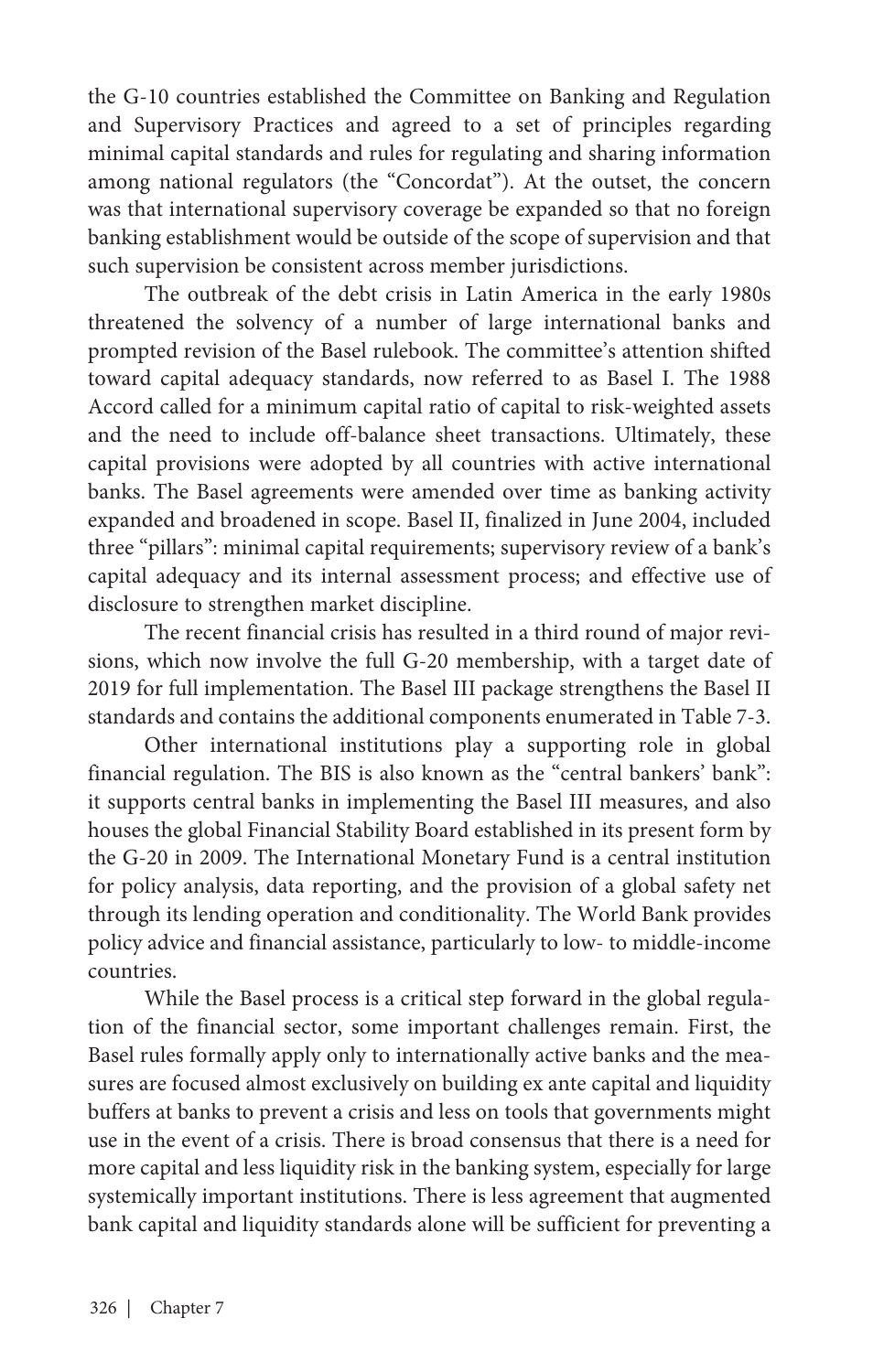| Component                                    | Description                                                                                                                                                                                |  |
|----------------------------------------------|--------------------------------------------------------------------------------------------------------------------------------------------------------------------------------------------|--|
| Capital Protection                           | A supplemental layer of common equity that, when infringed upon,<br>prohibits the distribution of earnings to assist in protecting the<br>minimum common equity requirement.               |  |
| Countercyclical Capital<br>Preservation      | A constraint placed on banks during credit booms with the intention<br>of reducing their losses in the event of a credit bust.                                                             |  |
| Leverage Percentage                          | A minimum amount of loss-absorbing capital relative to the bank's<br>assets and off-balance sheet liabilities irrespective of risk-weighting.                                              |  |
| <b>Liquidity Reserves</b>                    | A minimum liquidity ratio to distribute enough cash to cover<br>funding necessities over a month-long period of stress.                                                                    |  |
| Additional Measures to<br>Govern Vital Banks | Such as requirements for additional capital, fortified arrangements<br>for cross-border management, and resolution for banks that are large<br>enough to destabilize the financial system. |  |

Table 7-3 **Additional Basel III Components**

Source: Bank for International Settlements.

future crisis, particularly in light of the wide-ranging activities undertaken by non-bank financial institutions. The Federal Reserve has imposed stricter capital standards than Basel for U.S. banks, is proposing an even larger capital requirement for systemically important U.S. banks, and has required foreign banking organizations with U.S. non-branch assets over \$50 billion to set up holding companies subject to Federal Reserve regulation (Tarullo 2014).

A second challenge is the implementation of the Basel policies. Not all G-20 members have fully implemented the recommended policies, and there remains the general problem that financial regulation and supervision remain largely at the national level but the externalities of weak financial institutions are potentially global. As Mervyn King, former Governor of the Bank of England, observed: "Financial institutions are global in life, but national in death." That is, liquid financial institutions are everyone's bank in the good times, but become the government's bank in the event of a liquidity shortage or insolvency. For many countries, particularly in Europe, the size of the banking sector (indeed in some cases, the size of individual banks), remains larger than national GDP. Yet mechanisms are not in place to mobilize massive liquidity in multiple currencies in the event of a creditor run. And if a bank is not just illiquid but also insolvent and needs to be resolved, its size could overwhelm the resources of its home government. Moreover, processes for unwinding large globally active systemic institutions, especially when several governments are involved, remain imperfect.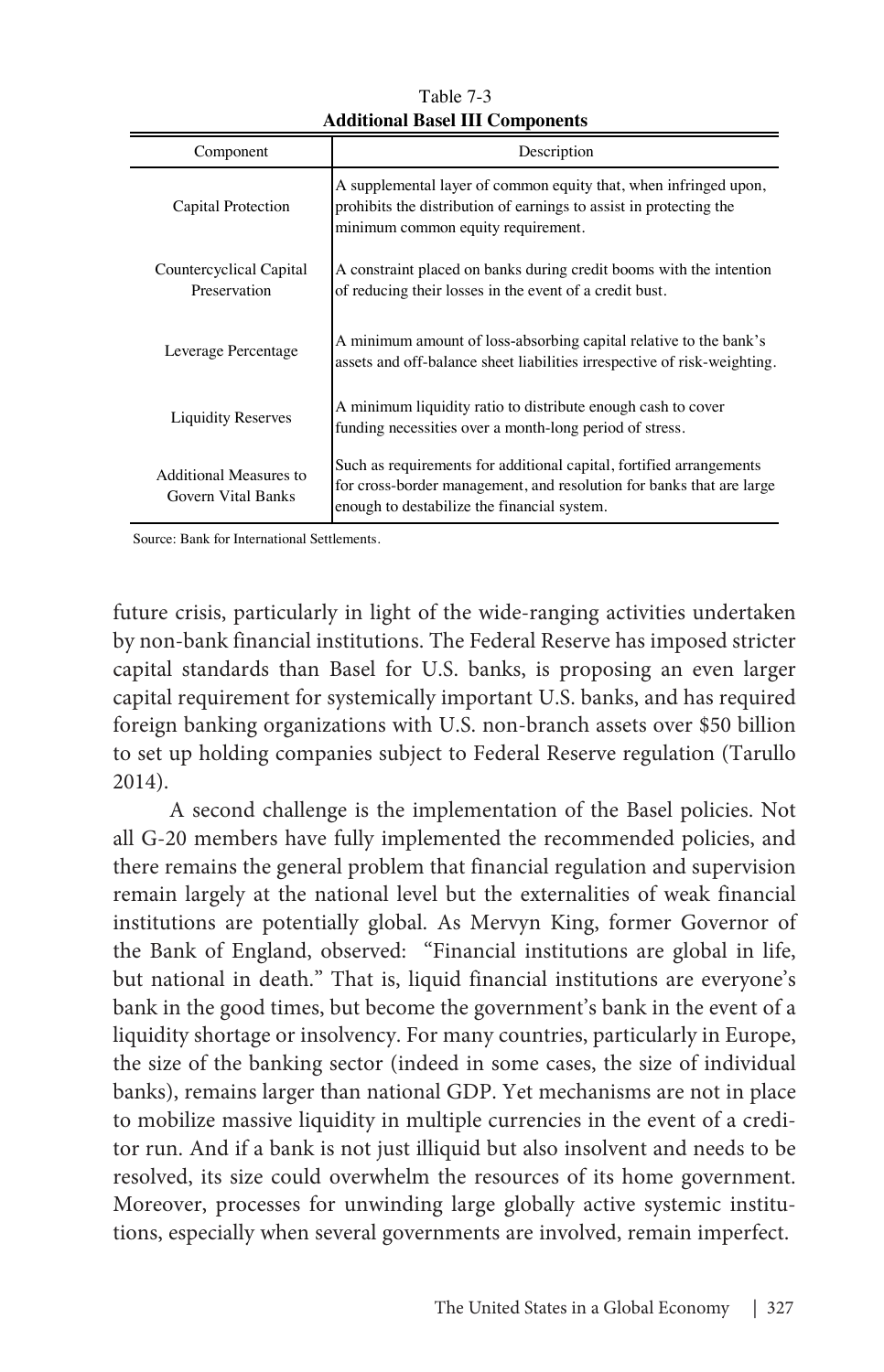Another challenge that is particular to global regulation is that countries are inherently different, with different sizes and business models of financial institutions and differing degrees of dependence on those institutions. This creates a trade-off between rules that apply equally to all countries, and the need for regulation that is sensitive to macroeconomic and financial conditions at different times and in different places. In other words, there may be a tradeoff between the rules that create a level playing field, where all financial actors are treated equally, and the rules that create a safe playing field that recognizes asymmetries across players.

Deeper coordination does eventually seem to happen when minds become concentrated on the brink of disaster. But that is not enough and it has been harder to sustain cooperative momentum in periods of calm. Yet it is precisely in periods of calm when the investments and preparation for the next crisis need to occur. It is critical to maintain the pressure for financial reform while the memory of the last financial crisis is still fresh. Ultimately, international financial markets are necessary for risk mitigation, growth, and innovation, not just in the United States but in the global economy. For these markets to provide maximum benefits, however, governments must recognize potential risks and continue to collaborate in containing and managing them, just as they have collaborated in creating institutions and rules for the international trading system.

#### **Conclusion**

Through trade and financial linkages, the world's economies are more interdependent than at any time in history. This interdependence has been supported not only by steep declines in the costs of international communication and shipping, but also by a reduction in governmental barriers to the cross-border movement of goods, services, investment, and portfolio assets. Increasingly, economies are linked by production processes that cross international borders so as to minimize costs by better exploiting local comparative advantages.

The post-World War II process of globalization has delivered important benefits for U.S. consumers, workers, and businesses by increasing economies' productivity, opening new markets for exports, and expanding the range of products available for purchase. Expanded trade has also improved peoples' lives in other, indirect ways, for example, raising living and working standards in other countries, and locking in meaningful environmental protections.

Since the benefits of trade are often unevenly distributed, it is important that globalization be accompanied by domestic and international